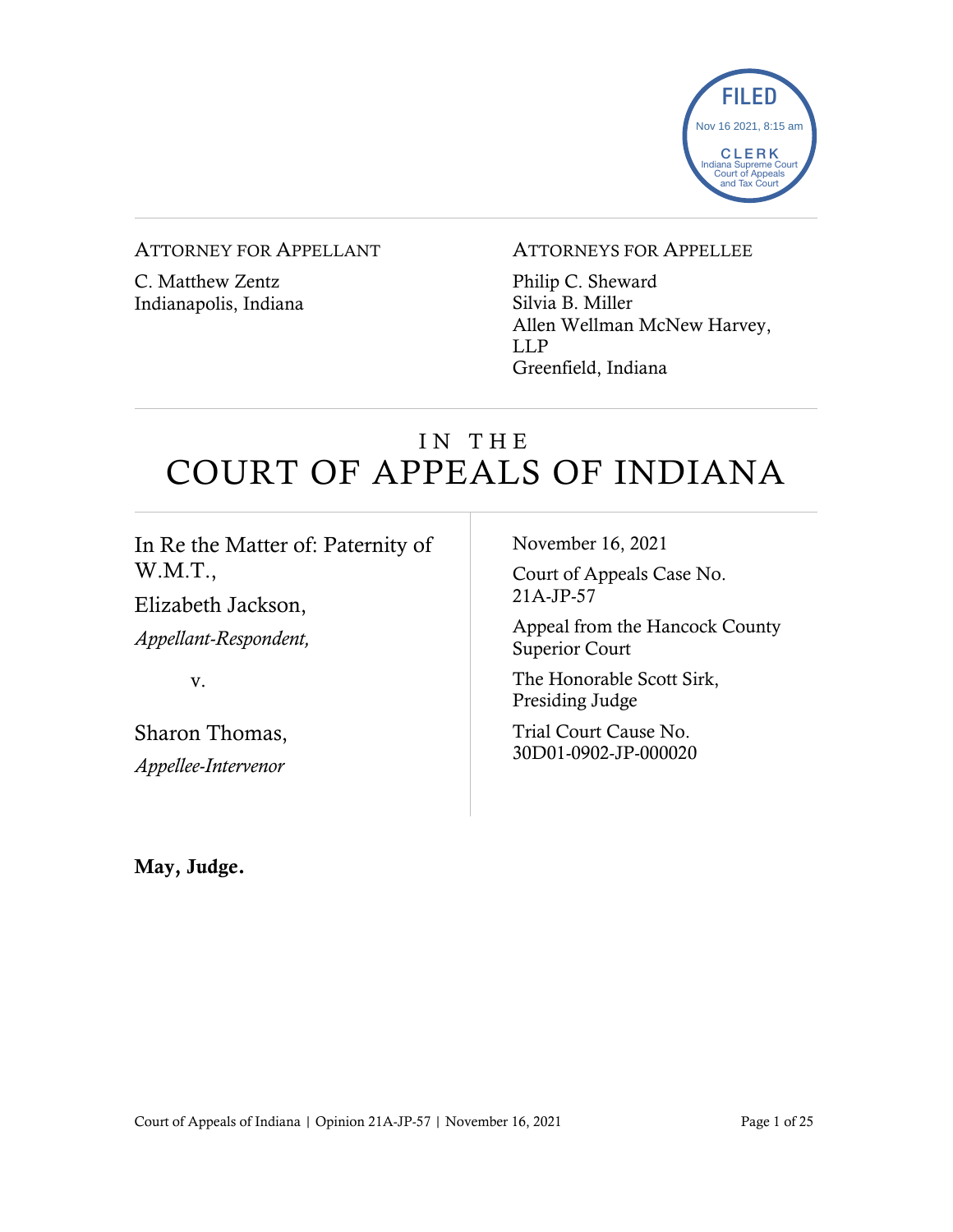[1] Elizabeth Jackson ("Mother") appeals the trial court's orders regarding custody of and child support for W.M.T. ("Child"). Mother makes multiple arguments, which we consolidate and restate as:

> 1. Whether the trial court abused its discretion in admitting certain testimony and exhibits;

> 2. Whether the trial court erred when it determined Sharon Thomas ("Paternal Grandmother") was Child's de facto custodian;

3. Whether the trial court erred when it found it was in Child's best interest for Paternal Grandmother to have custody of him;

4. Whether the trial court abused its discretion when it excluded Child's Social Security Survivor's Benefits ("Survivor's Benefits") from its child support calculation; and

5. Whether the trial court abused its discretion when it denied Mother's motion for attorney's fees.

We affirm.

# Facts and Procedural History

[2] Mother gave birth to Child on September 11, 2008. Mother and Matthew Thomas ("Father") were never married. Father filed a paternity action in 2009. At the conclusion thereof, Father was awarded primary physical custody of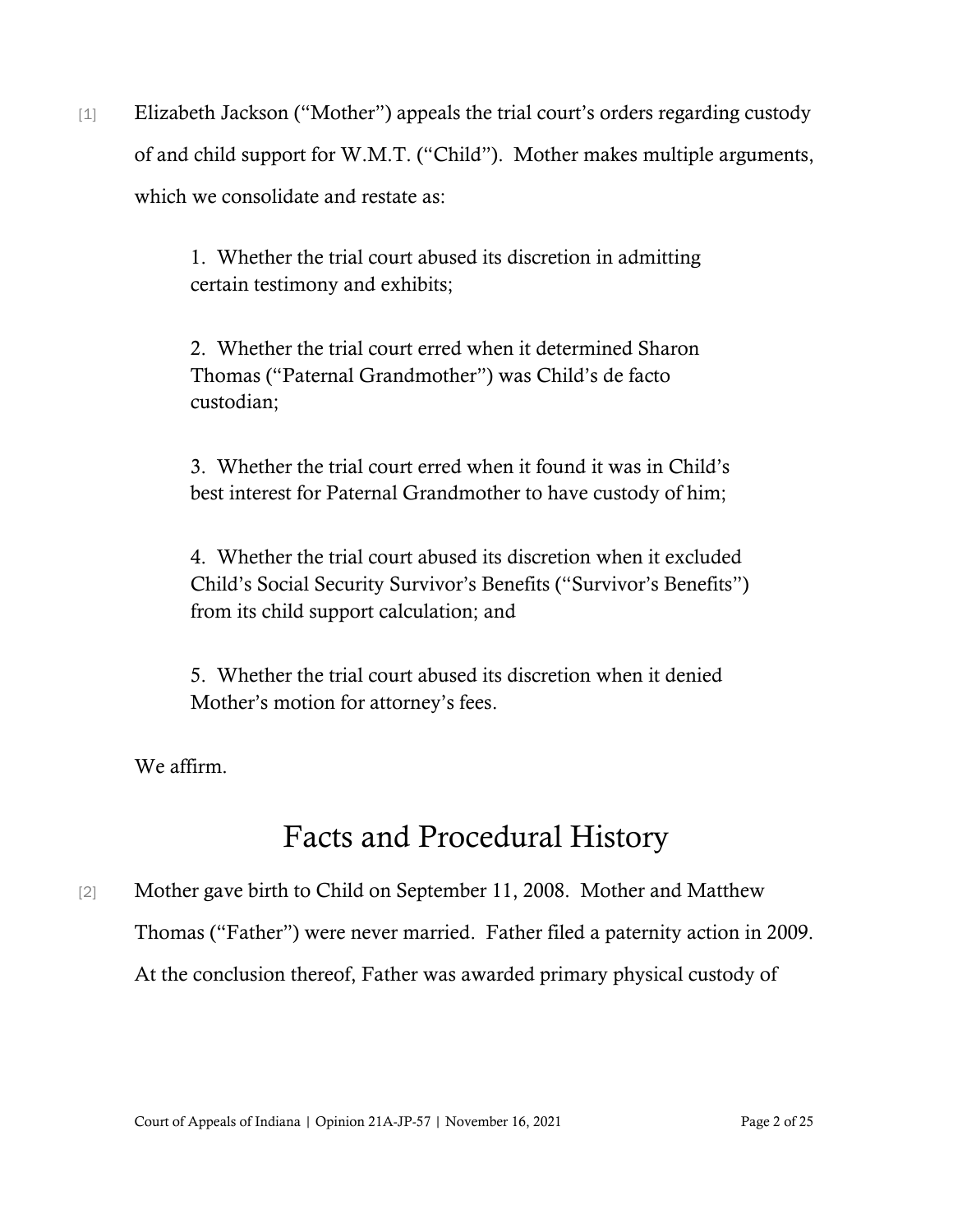Child and Mother was awarded parenting time.<sup>[1](#page-2-0)</sup> Father passed away on October 19, 2019.

- [3] Child has resided with Paternal Grandmother for the majority, if not all, of his life. Paternal Grandmother has been Child's primary caregiver. She has made medical, educational, and religious choices for Child and engaged in "any other type of care that a parent would ordinarily give to their child." (App. Vol. II at 96.) While Mother and Father both exercised parenting time with Child, "it was the Paternal Grandmother who was the stable, primary caretaker of the minor child." (*Id*. at 95.)
- [4] On December 3, 2019, Paternal Grandmother filed a verified ex parte emergency petition for custody of Child. The trial court held a hearing on the matter on December 5, 2019, without Mother present. The trial court received testimony from Paternal Grandmother and issued an ex parte custody order on December 6, 2019, granting Paternal Grandmother custody of Child. On January 7, 2020, Paternal Grandmother filed a motion to intervene in the paternity case.
- [5] On March 6, 2020, Mother filed a motion for relief from judgment pursuant to Indiana Trial Rule 60(B), arguing she was not given notice of Paternal Grandmother's petition for emergency custody, the filing violated several

<span id="page-2-0"></span> $1$  The trial court's precise ruling in the initial paternity matter, including any child support ordered, is unknown, as a copy of the order was not included in the record.

Court of Appeals of Indiana | Opinion 21A-JP-57 | November 16, 2021 Page 3 of 25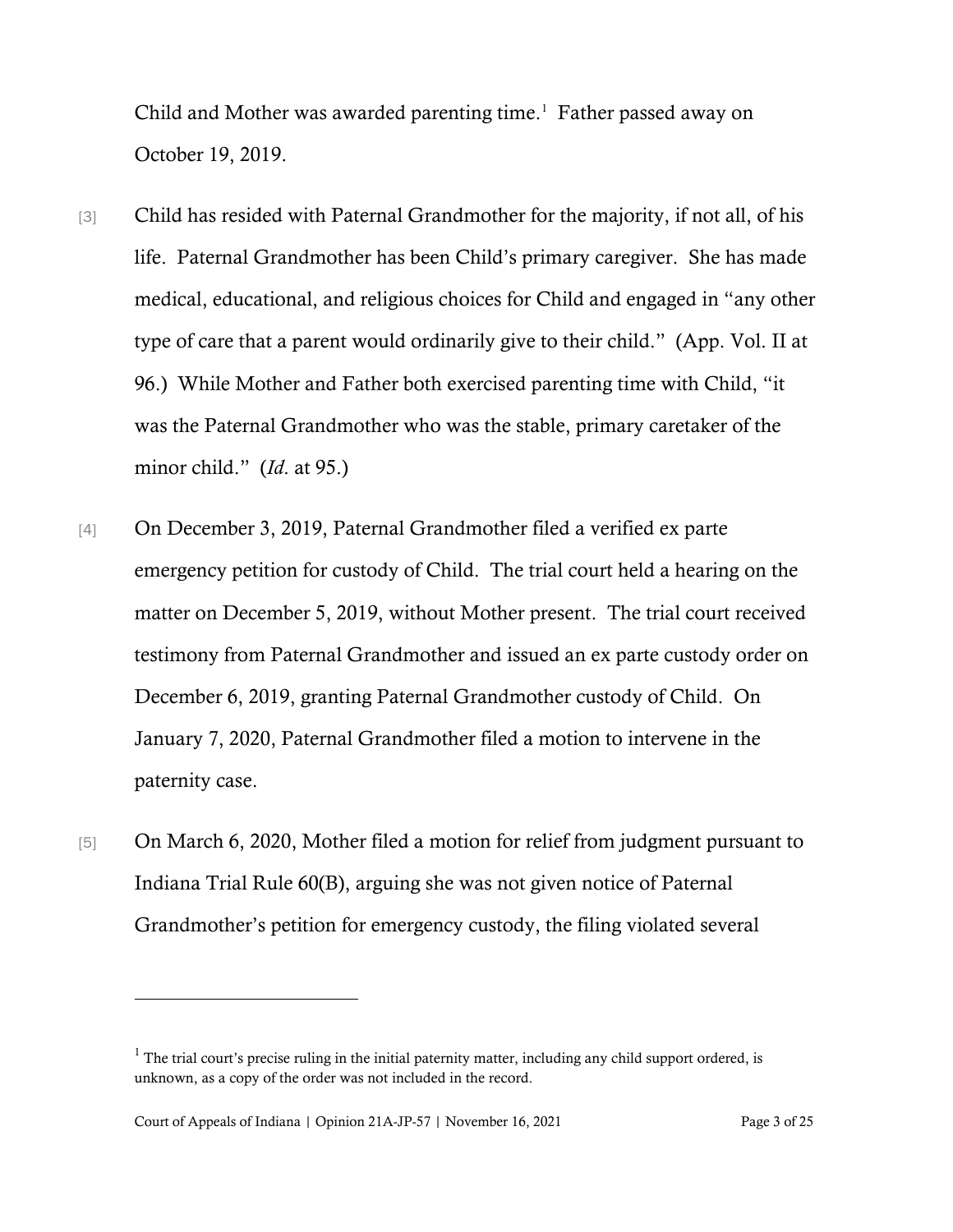Indiana Trial Rules, and the order granting Paternal Grandmother emergency custody of Child was an impermissible ex parte order. On March 11, 2020, the trial court held a hearing on Mother's motion, and Paternal Grandmother filed an amended verified petition for emergency custody of Child.

[6] On March 27, 2020, the trial court issued its order granting Mother's motion for relief of judgment. In that order, the trial court declared void "[a]ll Orders issued in this matter (30D01-0902-JP-000020) prior to the date of this Order" including the "December 6, 2019 Order Granting Ex Parte temporary custody to [Paternal Grandmother]." (App. Vol. II at 81.) Further, the trial court ordered:

> 3. [Paternal Grandmother] shall return [Child], born September 11, 2008 to his Mother's (Elizabeth Jackson) care and custody on June 1, 2020. And until said date, Mother is to have parenting for weekends beginning Saturday, April 4, 2020 from 10:00 A.M. to 6:00 P.M. and every other Saturday until June 1, 2020.

4. [Paternal Grandmother's] Verified Amended Petition to Establish Non-Party Custody shall be heard on June 1, 2020 at 1:00pm for three (3) hours in the Hancock Circuit Court.

(*Id*.) (errors in original). On March 31, 2020, Paternal Grandmother filed a renewed motion to intervene, which the trial court granted on April 1, 2020. On April 28, 2020, Mother filed a motion for attorney's fees.

[7] The trial court held hearings on Paternal Grandmother's petition for non-party custody on June 1 and June 16, 2020. On July 7, 2020, the trial court issued its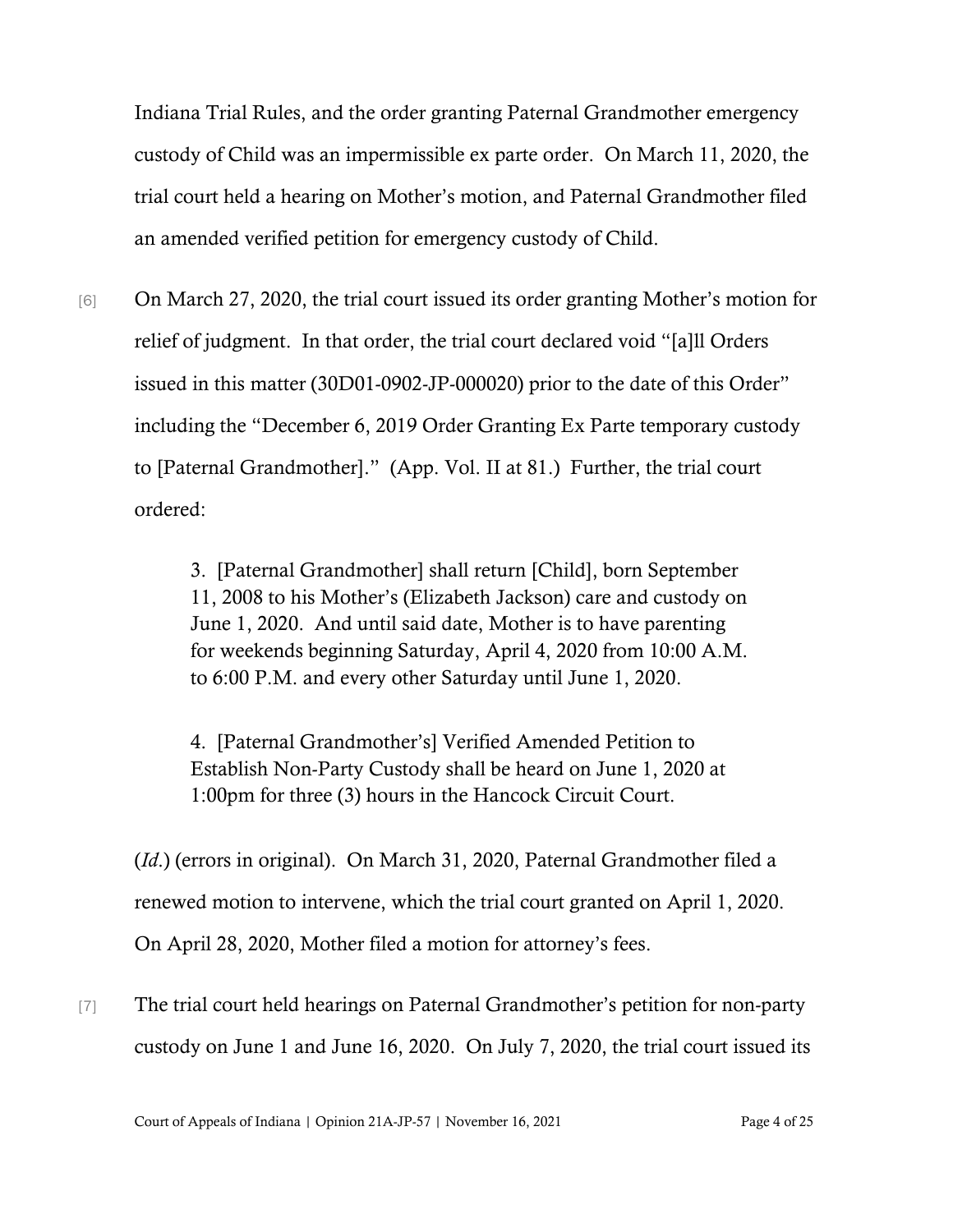order granting Paternal Grandmother sole legal and primary physical custody of Child. The trial court granted Mother parenting time pursuant to the Indiana Parenting Time Guidelines. The trial court ordered Mother to submit income information for the determination of child support within seven days of the order and the trial court took the matter of attorney's fees under advisement pending Mother's submission of her income information.

[8] On July 27, 2020, Mother filed an appeal of the July 7, 2020, order. On August 4, 2020, the trial court issued an order that stated:

> 1. Any order of child support must be pled at this time due to the fact that issue was not fully litigated prior to the Court's ruling in the matter July 7, 2020.

2. The Court, having taken the matter of attorney fees under advisement, herby DENIES said motion based on the evidence presented at subsequent hearings held. The Court views that there was no indication of any behavior on the part of [Paternal Grandmother] that would warrant attorney fees despite the Court's concerns stated in its March 27, 2020 Order.

(*Id*. at 109.) On August 10, 2020, Paternal Grandmother filed a motion to establish child support. On October 22, 2020, our court dismissed Mother's appeal of the July 7, 2020, order because it was not a final judgment pursuant to Indiana Appellate Rule 2(A) based on the remaining issue of child support. On December 29, 2020, the trial court held a hearing on Paternal Grandmother's motion to establish child support. On December 30, 2020, the trial court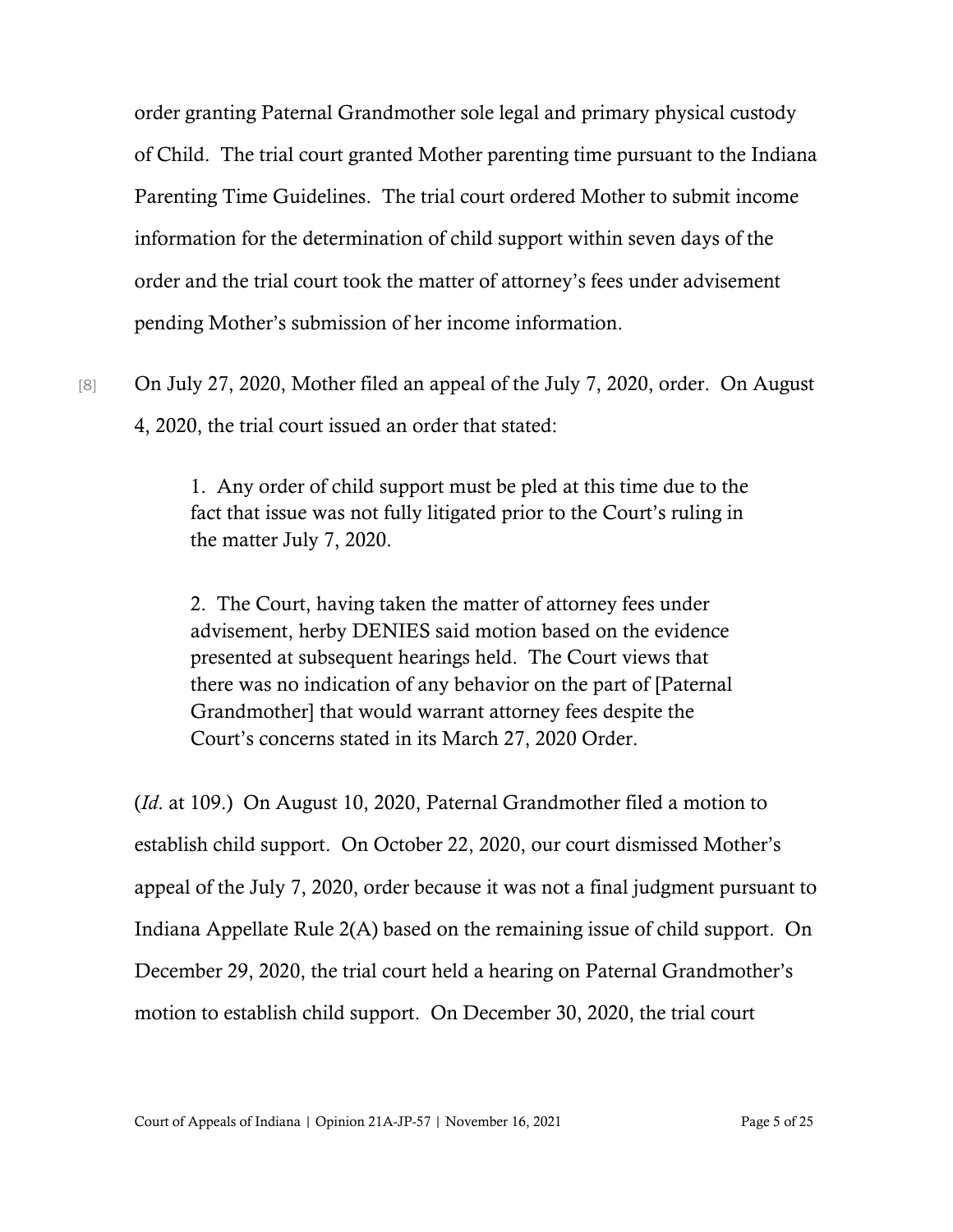ordered Mother to pay Paternal Grandmother \$46.00 per week in child support, retroactive to August 10, 2020.

## Discussion and Decision

### 1. Modification of Custody

[9] When a party requests modification of custody, we review the court's decision for an abuse of discretion, because we give wide latitude to our trial court judges in family law matters. *Julie C. v. Andrew C*., 924 N.E.2d 1249, 1256 (Ind. Ct. App. 2010). When, as is the case here, a trial court makes findings of fact and conclusions of law sua sponte, our standard of review is well-settled:

> [T]he specific findings control our review and the judgment only as to the issues those specific findings cover. Where there are no specific findings, a general judgment standard applies and we may affirm on any legal theory supported by the evidence adduced at trial.

We apply the following two-tier standard of review to sua sponte findings and conclusions: whether the evidence supports the findings, and whether the findings support the judgment. Findings and conclusions will be set aside only if they are clearly erroneous, that is, when the record contains no facts or inferences supporting them. A judgment is clearly erroneous when a review of the record leaves us with a firm conviction that a mistake has been made. We consider only the evidence favorable to the judgment and all reasonable inferences flowing therefrom, and we will neither reweigh the evidence nor assess witness credibility.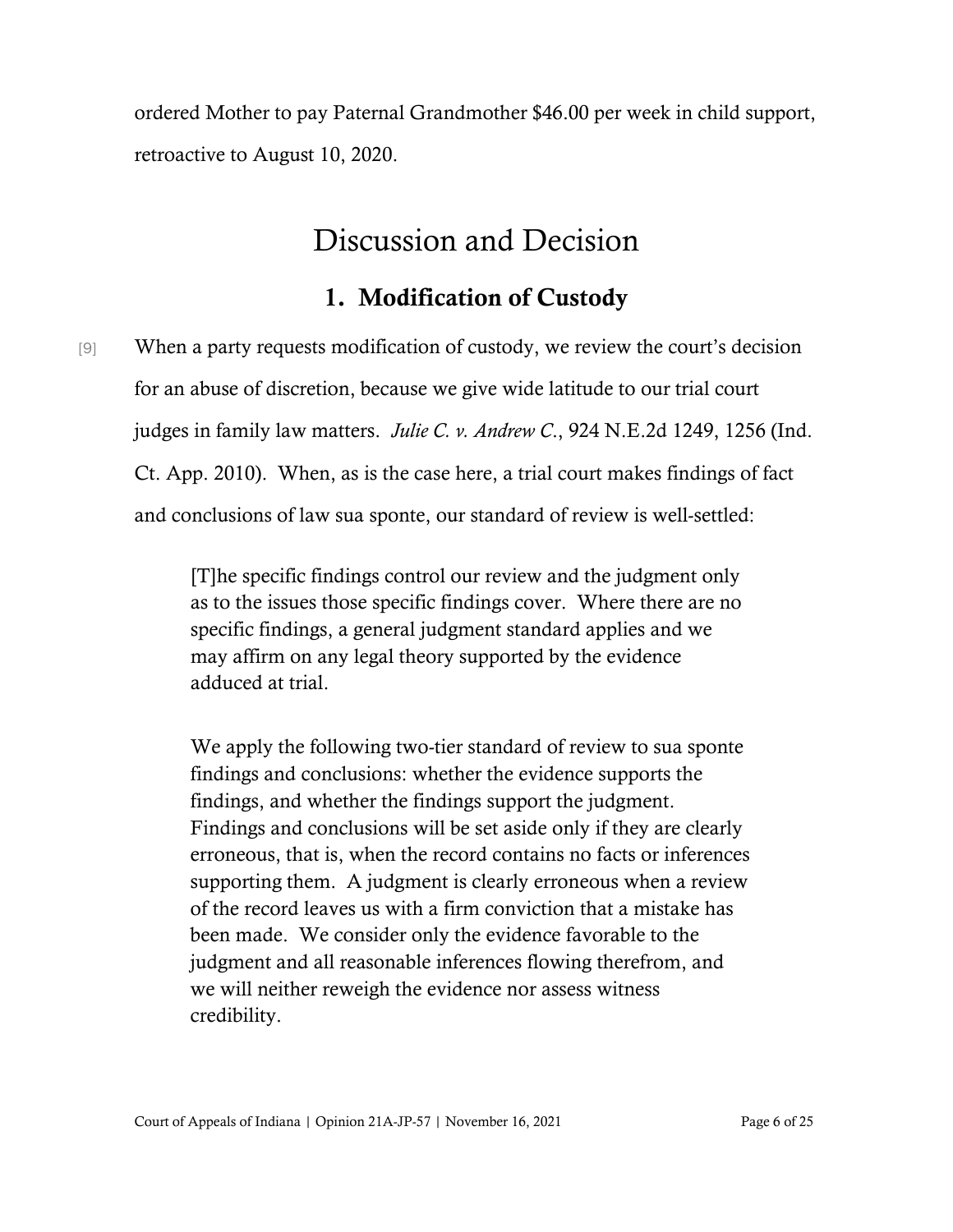*Trust No. 6011, Lake Cnty. Trust Co. v. Hell's Haven Condominiums Homeowners Ass'n*, 967 N.E.2d 6, 14 (Ind. Ct. App. 2012), *trans. denied*. Mother does not challenge the trial court's findings, so they must be accepted as true. *See Madlem v. Arko*, 592 N.E.2d 686, 687 (Ind. 1992) (unchallenged findings must be accepted as correct).

[10] When a party besides the child's natural parent seeks custody of the child,

before placing a child in the custody of a person other than the natural parent, a trial court must be satisfied by clear and convincing evidence that the best interests of the child require such a placement. The trial court must be convinced that placement with a person other than the natural parent represents a substantial and significant advantage to the child. The presumption will not be overcome merely because "a third party could provide the better things in life for the child." In a proceeding to determine whether to place a child with a person other than the natural parent, evidence establishing the natural parent's unfitness or acquiescence, or demonstrating that a strong emotional bond has formed between the child and the third person, would of course be important, but the trial court is not limited to these criteria. The issue is not merely the "fault" of the natural parent. Rather, it is whether the important and strong presumption that a child's interests are best served by placement with the natural parent is clearly and convincingly overcome by evidence proving that the child's best interests are substantially and significantly served by placement with another person. This determination falls within the sound discretion of our trial courts, and their judgments must be afforded deferential review. A generalized finding that a placement other than with the natural parent is in a child's best interests, however, will not be adequate to support such determination, and detailed and specific findings are required.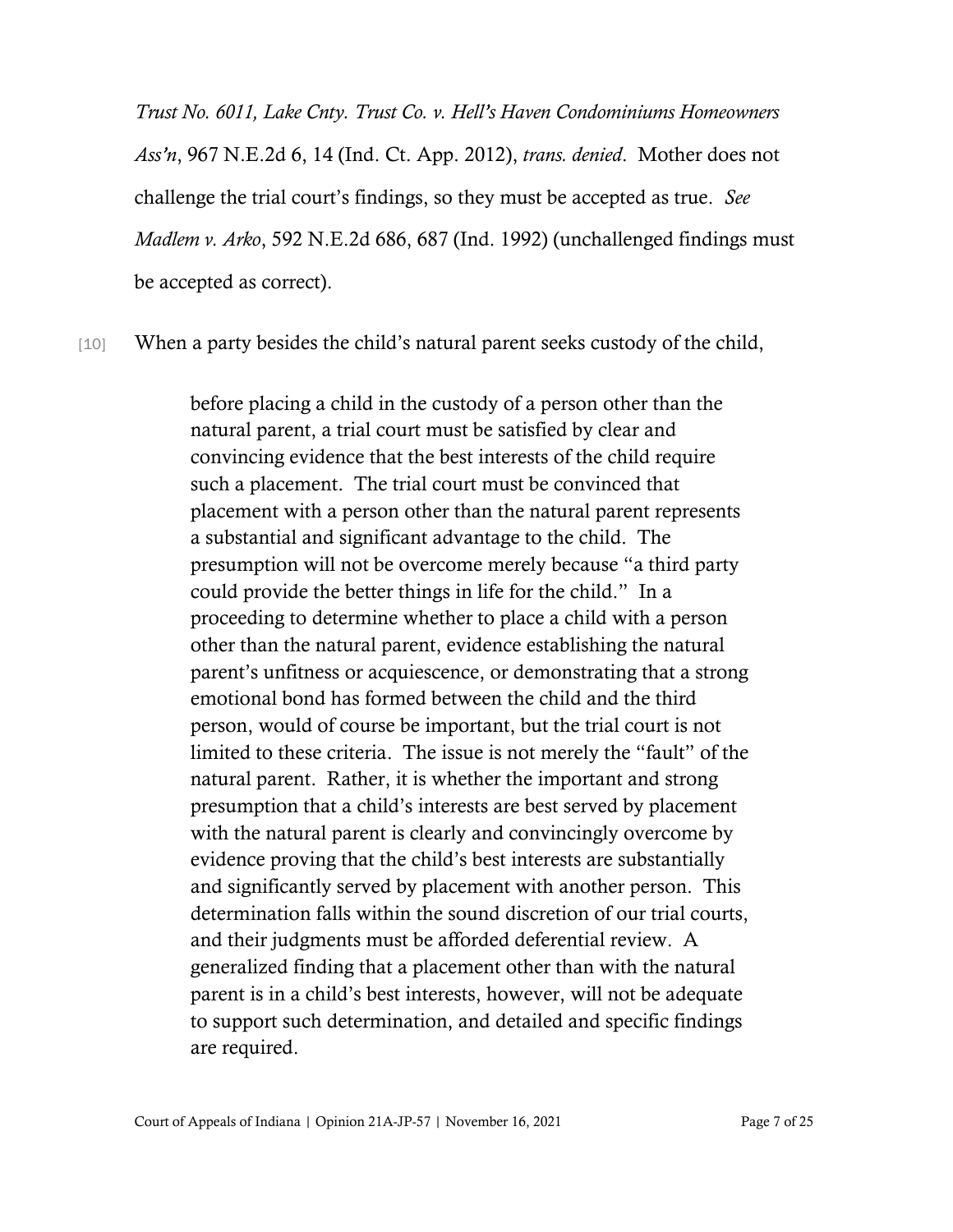*In re Guardianship of B.H*., 770 N.E.2d 283, 287 (Ind. 2002) (internal citations omitted). In cases where a third party seeks custody, that "the burden of proof is always on the third party." *In re Custody of McGuire*, 487 N.E.2d 457, 461 (Ind. Ct. App. 1985).

[11] A trial court may not modify a child custody order unless modification is in the child's best interests and there is a substantial change in one or more of the factors set forth in Indiana Code section 31-14-13-2, and if applicable, Indiana Code section 31-14-13-2.5. Ind. Code § 31-14-13-6. Indiana Code section 31- 14-13-2 states:

> The court shall determine custody in accordance with the best interests of the child. In determining the child's best interests, there is not a presumption favoring either parent. The court shall consider all relevant factors, including the following:

(1) The age and sex of the child.

(2) The wishes of the child's parents.

(3) The wishes of the child, with more consideration given to the child's wishes if the child is at least fourteen (14) years of age.

(4) The interaction and interrelationship of the child with:

(A) the child's parents;

(B) the child's siblings; and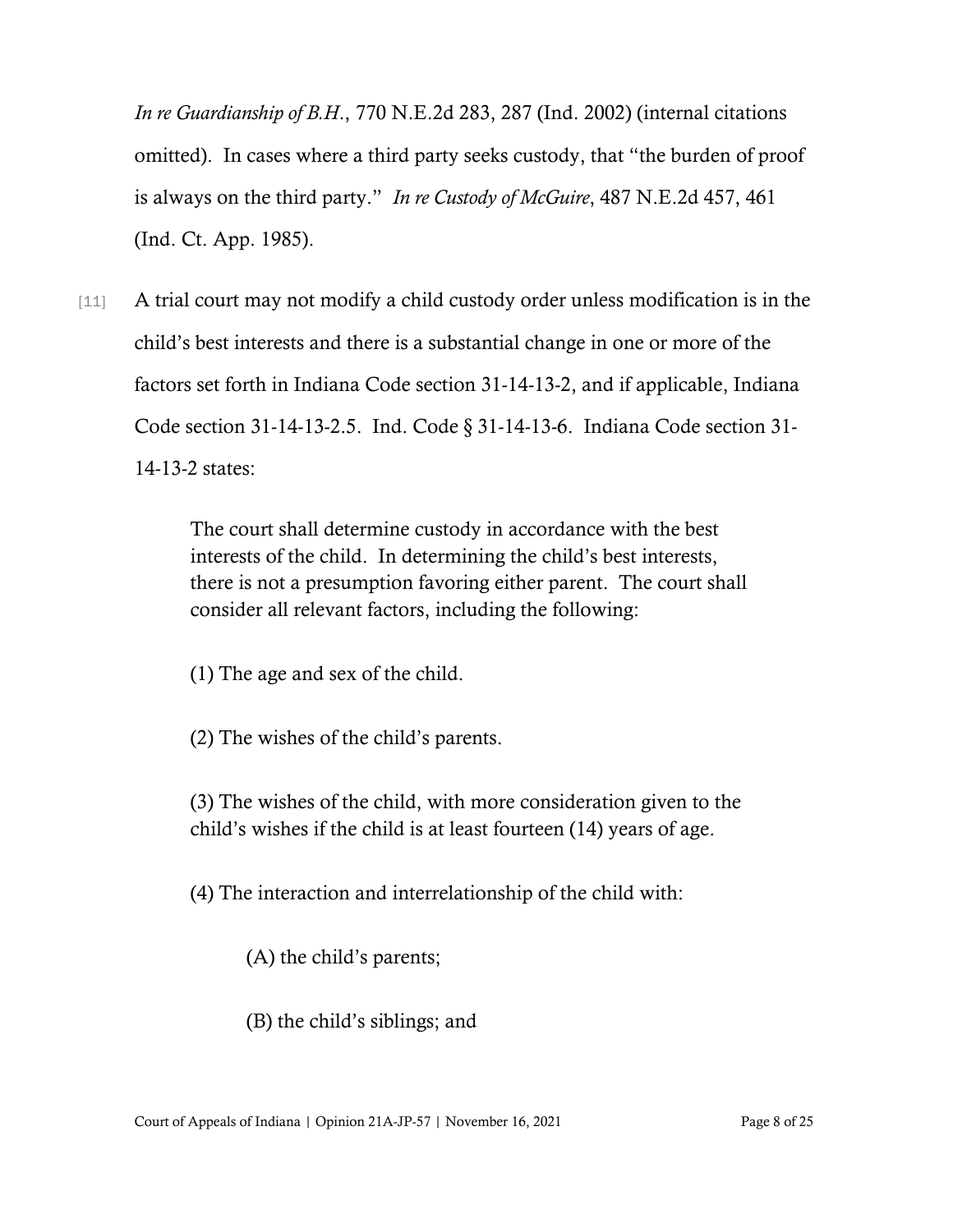(C) any other person who may significantly affect the child's best interest.

(5) The child's adjustment to home, school, and community.

(6) The mental and physical health of all individuals involved.

(7) Evidence of a pattern of domestic or family violence by either parent.

(8) Evidence that the child has been cared for by a de facto custodian, and if the evidence is sufficient, the court shall consider the factors described in section 2.5(b) of this chapter.

In its order, the trial court deemed Paternal Grandmother a de facto custodian, and thus the trial court was also required to consider:

(1) The wishes of the child's de facto custodian.

(2) The extent to which the child has been cared for, nurtured, and supported by the de facto custodian.

(3) The intent of the child's parent in placing the child with the de facto custodian.

(4) The circumstances under which the child was allowed to remain in the custody of the de facto custodian, including whether the child was placed with the de facto custodian to allow the parent seeking custody to:

(A) seek employment;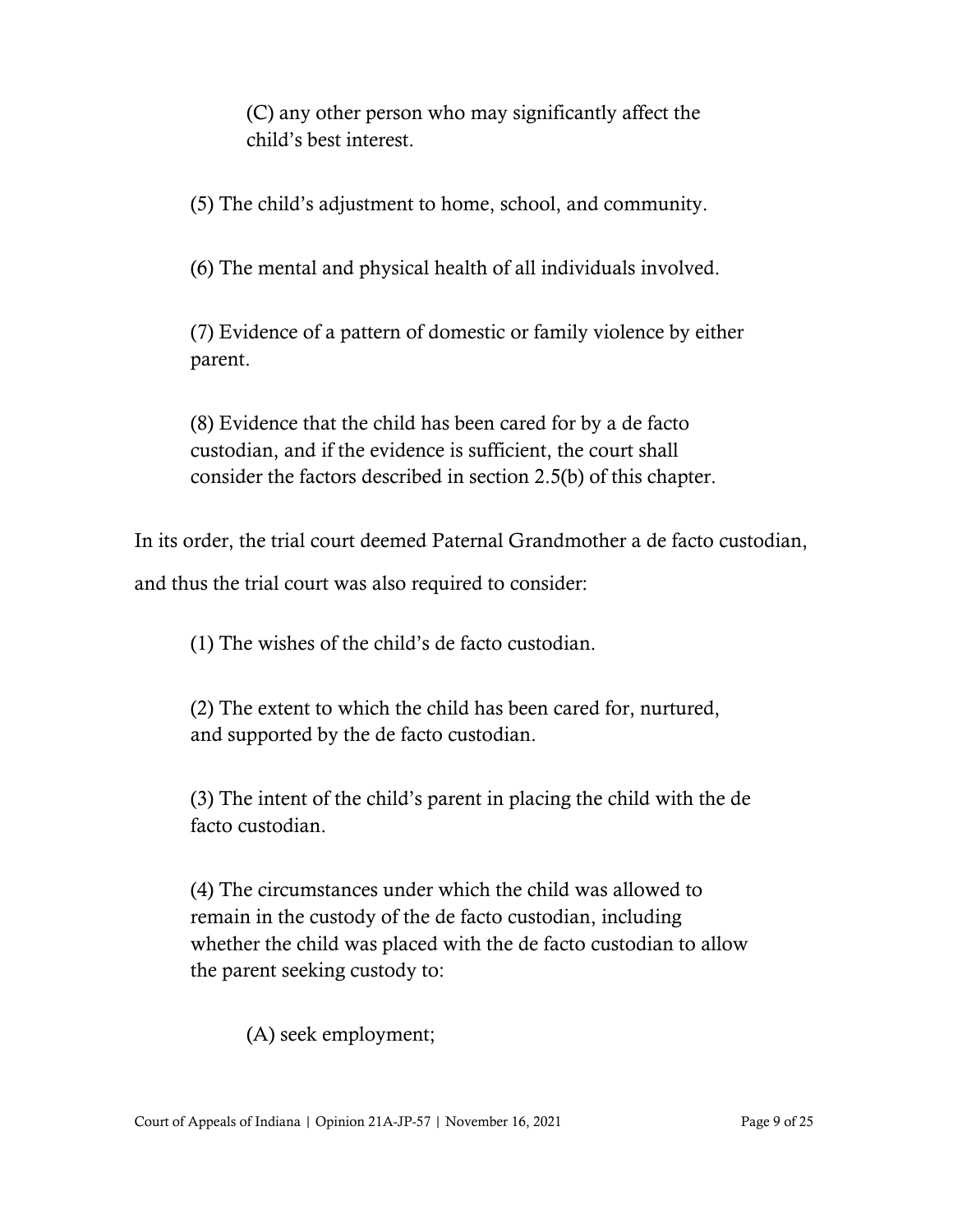(B) work; or

(C) attend school.

Ind. Code § 31-14-13-2.5(b).

#### *A. Admission of Evidence*

- [12] Mother argues a significant amount of the evidence and testimony before the trial court should not have been admitted for a variety of reasons. We review decisions concerning the admissibility of evidence for an abuse of discretion. *Walker v. Cuppett*, 808 N.E.2d 85, 92 (Ind. Ct. App. 2004). An abuse of discretion occurs if the trial court's action is clearly erroneous and against the logic and effect of the facts and circumstances before the court. *Id*. A trial court may also abuse its discretion if its decision is without reason or is based upon impermissible considerations. *Id*.
- Court of Appeals of Indiana | Opinion 21A-JP-57 | November 16, 2021 Page 10 of 25 [13] First, Mother contends the trial court abused its discretion when it admitted the testimony of Cynthia Willyard, a teacher at Child's school because Willyard had not had any contact with any of the parties for at least two years, and Willyard's testimony regarding Mother's other child, L.H., was irrelevant. Similarly, Mother argues the trial court abused its discretion when it admitted testimony regarding her older daughter, E.J. Finally, Mother asserts the trial court abused its discretion when it admitted the portion of Exhibit 2 containing letters from Mother's family in which those family members enumerated reasons Child should not be placed with Mother; Exhibit 3, a series of text messages between Mother and Paternal Grandmother; Exhibit 4, a series of text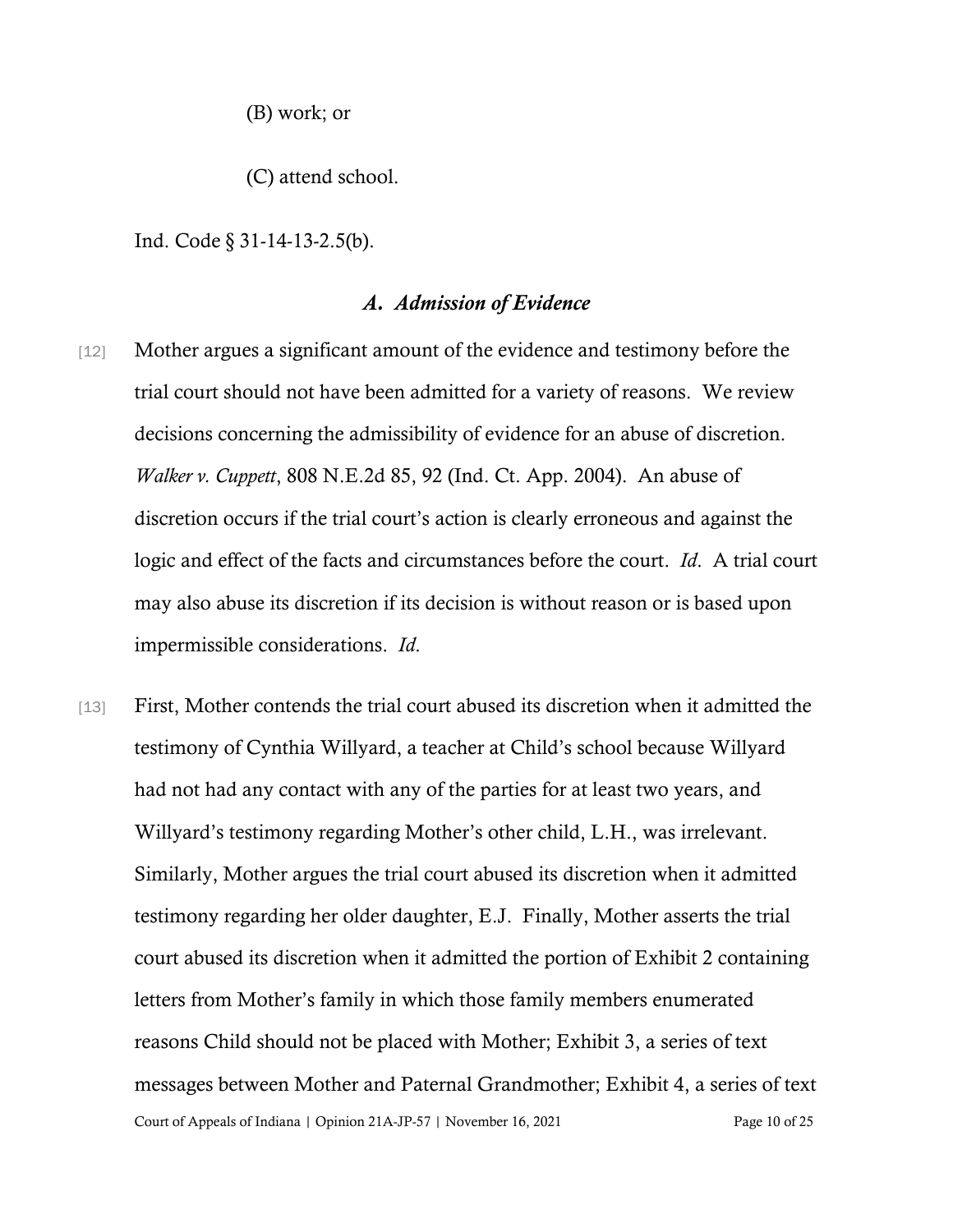messages between Mother and Paternal Grandmother; Exhibit 5, a poem written by Child; Exhibit 8, photographs of Child; Exhibit 9, screenshots of Child at various places with Paternal Grandmother; Exhibits 10, 11, and 12, photographs of Child and Paternal Grandmother at various times and in various settings; Exhibit 13, a writing by Child; Exhibits 14, 15, 16, 17, and 18, all text message exchanges between Mother and Paternal Grandmother; and Exhibit 19, a Chronological Case Summary from Father's original paternity action.[2](#page-10-0)

[14] At trial, Mother objected to each piece of evidence and testimony that she now appeals. However, on appeal, Mother cites no case law, statute, or rule to support why any of these pieces of evidence should not have been admitted. Thus, she has waived this issue for review by failing to make a cogent argument. *See* Indiana Appellate Rule 46(8)(a) ("The argument must contain the contentions of the appellant on the issues presented, supported by cogent reasoning. Each contention must be supported by citations to authorities, statutes, and the Appendix and parts of the Record of Appeal relied on[.]"); *and see Maggert v. Call*, 817 N.E.2d 649, 650 n.1 (Ind. Ct. App. 2004) (Maggert's constitutional argument waived for failure to cite to the portion of the Indiana Constitution allegedly violated). Waiver notwithstanding, we note this matter

<span id="page-10-0"></span><sup>&</sup>lt;sup>2</sup> Mother's choice to object to the admission of Exhibit 19 is curious, as Exhibits 20, 22, and 23 are also uncertified Chronological Case Summaries detailing other legal matters in which Mother has been involved. What makes her objection even more perplexing is that she included an uncertified copy of the Chronological Case Summary for the case before us in her Appendix.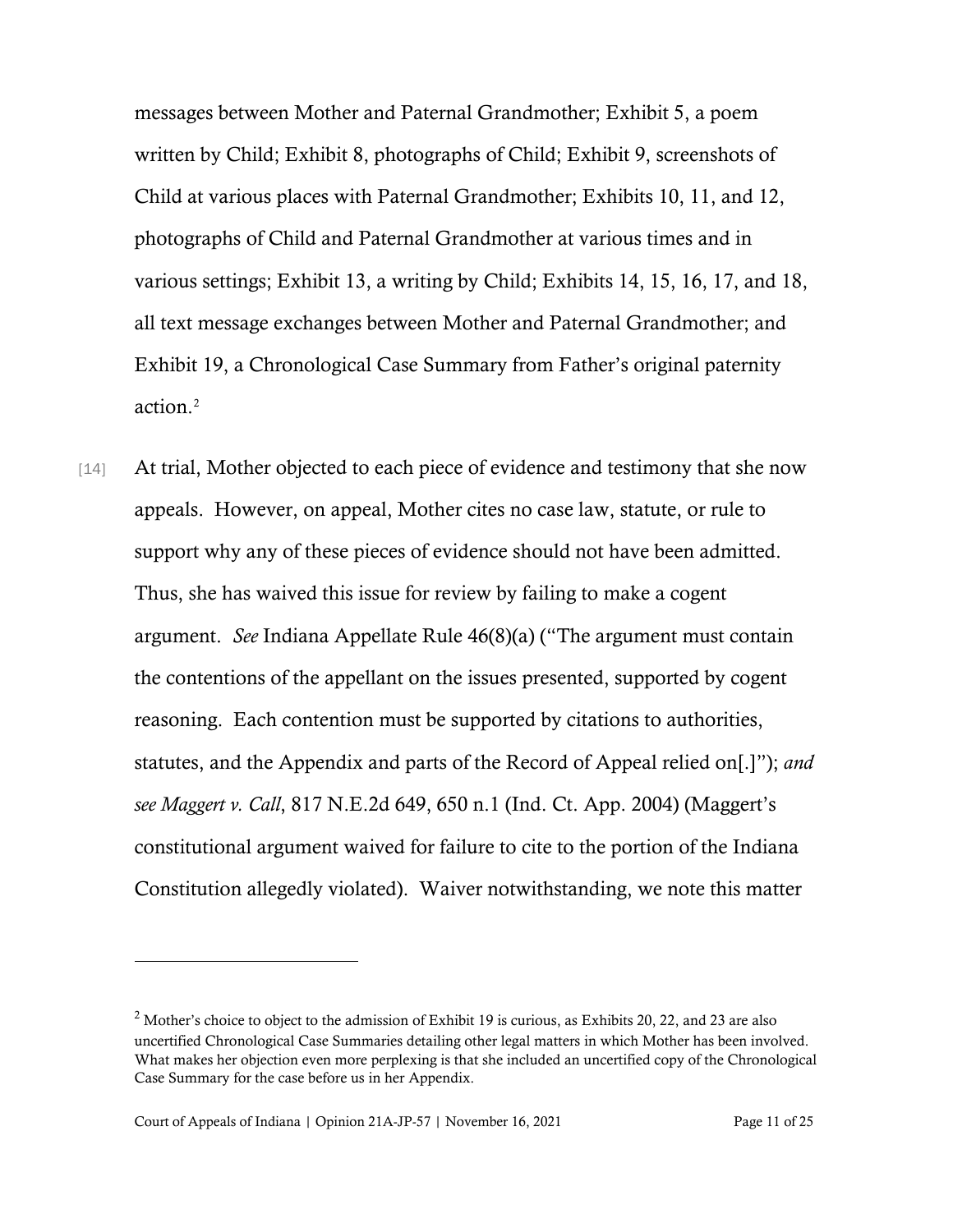was heard before the bench, and we assume the trial court knows the evidence rules and properly disregards evidence admitted erroneously. *See Roser v. Silvers*, 698 N.E.2d 860, 864 (Ind. Ct. App. 1998) ("In bench trials, we presume that the court disregarded inadmissible evidence and rendered its decision solely on the basis of relevant and probative evidence. Any harm from evidentiary error is lessened, if not completely annulled, when the trial is by the court sitting without a jury.") (internal citations omitted). Thus, we conclude the trial court did not abuse its discretion in the admission of any of the challenged evidence. *See A.S. v. Indiana Univ. Health Bloomington Hosp.*, 148 N.E.3d 1135, 1140 (Ind. Ct. App. 2020) (no abuse of discretion when admitting evidence in a bench trial because we presume that "a judge considers only the properly-admitted evidence when rendering a judgment").

#### *B. Paternal Grandmother as De Facto Custodian*

[15] In its order, the trial court determined Paternal Grandmother was Child's de facto custodian for the purposes of Child's custody modification. A de facto custodian is "a person who has been the primary caregiver for, and financial support of, a child who has resided with the person for at least: . . . one (1) year if the child is at least three (3) years of age." Ind. Code § 31-9-2-35.5. Mother contends the trial court erred when it found Paternal Grandmother to be Child's de facto custodian because Paternal Grandmother was not Child's primary caregiver and financial support for one year preceding Paternal Grandmother's petition for non-party custody.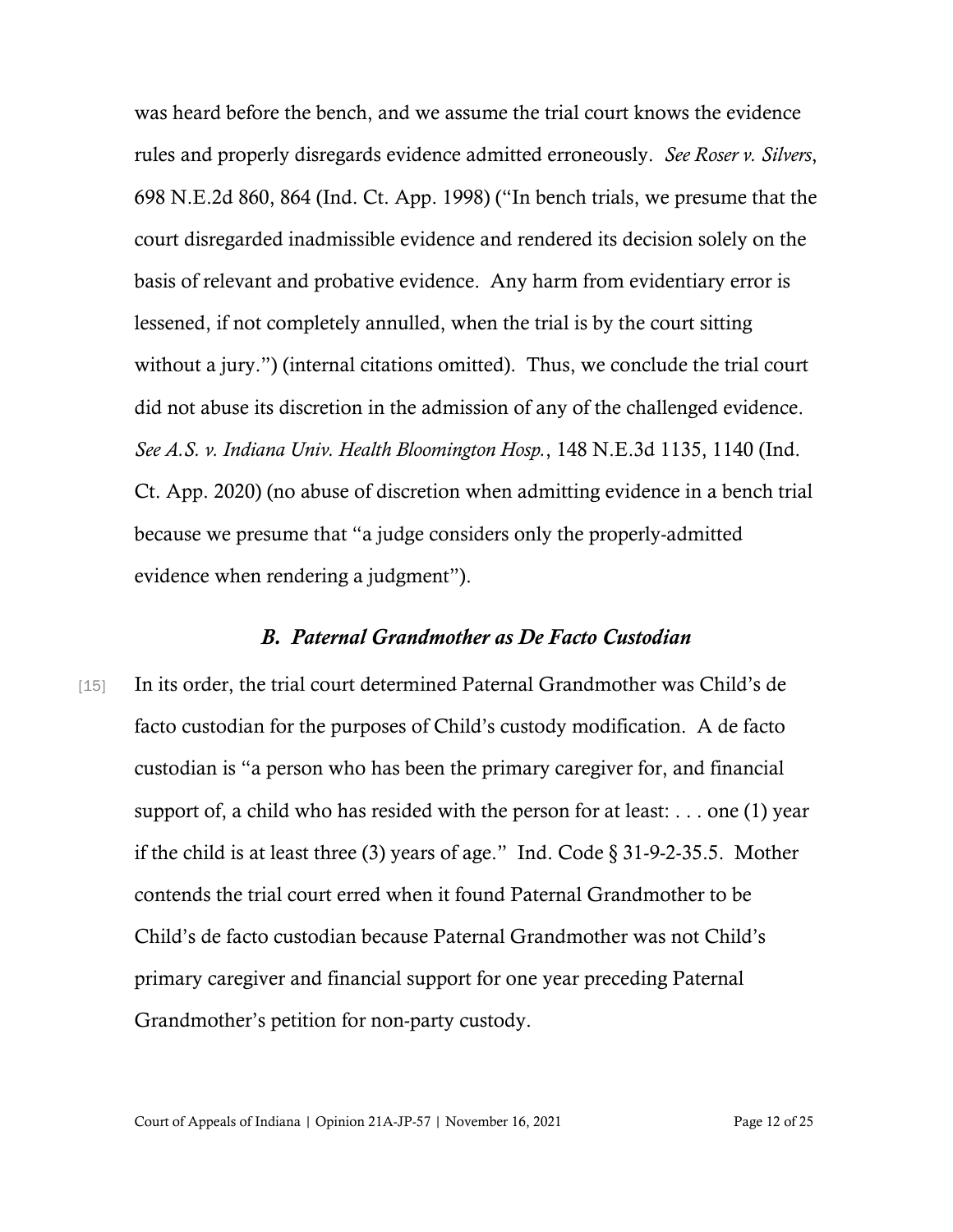[16] Paternal Grandmother presented evidence that Child has lived in her home for the majority of his life. During this time, Paternal Grandmother took Child to school and to his athletic practices and competitions, and she provided him with food and shelter. Willyard, one of Child's teachers, testified she "didn't know [Child and Mother] were related at all[.]" (Tr. Vol. II at 70.) Willyard also testified that she thought Paternal Grandmother and Father had joint custody of Child because Mother was not listed on Child's emergency contact list and Mother never attended school functions for Child. Mother contends she was Child's "custodian" following Father's death, but the evidence indicates Child never lived with her and she was not Child's primary caregiver during the relevant time. Thus, Mother's arguments are invitations for us to reweigh the evidence, which we cannot do. *See Trust No. 6011,* 967 N.E.2d at 14 (appellate court cannot reweigh evidence or judge the credibility of witnesses). We therefore conclude the trial court did not err when it found Paternal Grandmother to be a de facto custodian. *See A.J.L. v. D.A.L*., 912 N.E.2d 866, 870 (Ind. Ct. App. 2009) (trial court's determination that aunt and uncle were de facto custodians of child was supported by evidence that children had lived with aunt and uncle for over a year preceding the petition for modification of custody).<sup>[3](#page-12-0)</sup>

<span id="page-12-0"></span> $3$  Mother also argues that, if we conclude that the trial court did not err when it found Paternal Grandmother to be Child's de facto custodian, the trial court erred because it did not consider the factors for determining custody with regards to a de facto custodian as set forth in Indiana Code section 31-14-13-2.5(b). As we will discuss *infra*, the trial court considered these factors when it awarded custody of Child to Paternal Grandmother.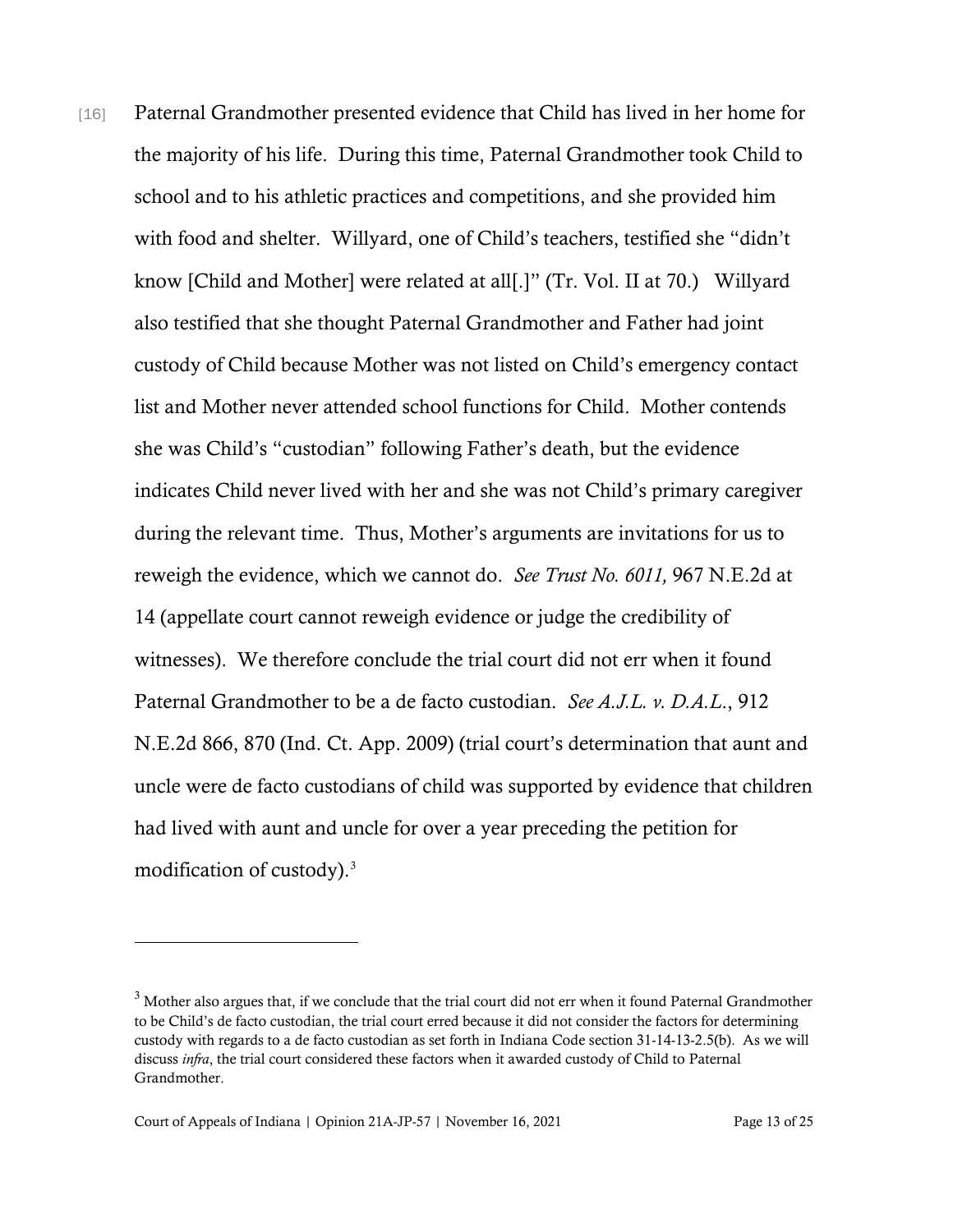#### *B. Child's Best Interests*

[17] Regarding the best interests of Child, the trial court examined the factors set forth in Indiana Code section 31-14-13-2 and found, in relevant part:

> 97. The first factor to consider is the age and sex of the child. [Child] has lived in New Palestine, Brandywine school district, for at least nine (9) out of the eleven (11) years of his life. His age in this case is particularly relevant because of his point of development. [Child] has established roots in the community and relies upon the social structure and community support in his everyday life. An analysis of the facts presented in this case show [sic] that it is the [Child's] best interest to remain under the care and custody of [Paternal Grandmother].

> 98. The second factor to consider are [sic] the wishes of the child's parents. Unfortunately, in this case, [Child's] father is deceased. However, the court can clearly ascertain from Father's behavior while he was alive, that Father clearly intended for the [Child] to remain under the care and custody of [Paternal Grandmother].

> 99. The second factor also must take Mother's wishes in [sic] consideration. But even Mother, during her cross examination, could not state that it is in [Child's] best interest to be taken away from his social structure and established relationships, simply because now she has decided to ask for custody of [Child].

100. The third factor the court should consider are [sic] the wishes of the child. Although [Child] is not yet fourteen (14) years of age, the Court had the opportunity to meet with [Child] in chambers and discuss his wishes in this case. He is an impressive young man. The court finds [Child] to be incredibly mature and well-spoken and it is [Child's] wishes [sic] that he remain with [Paternal Grandmother]. The Court cannot deny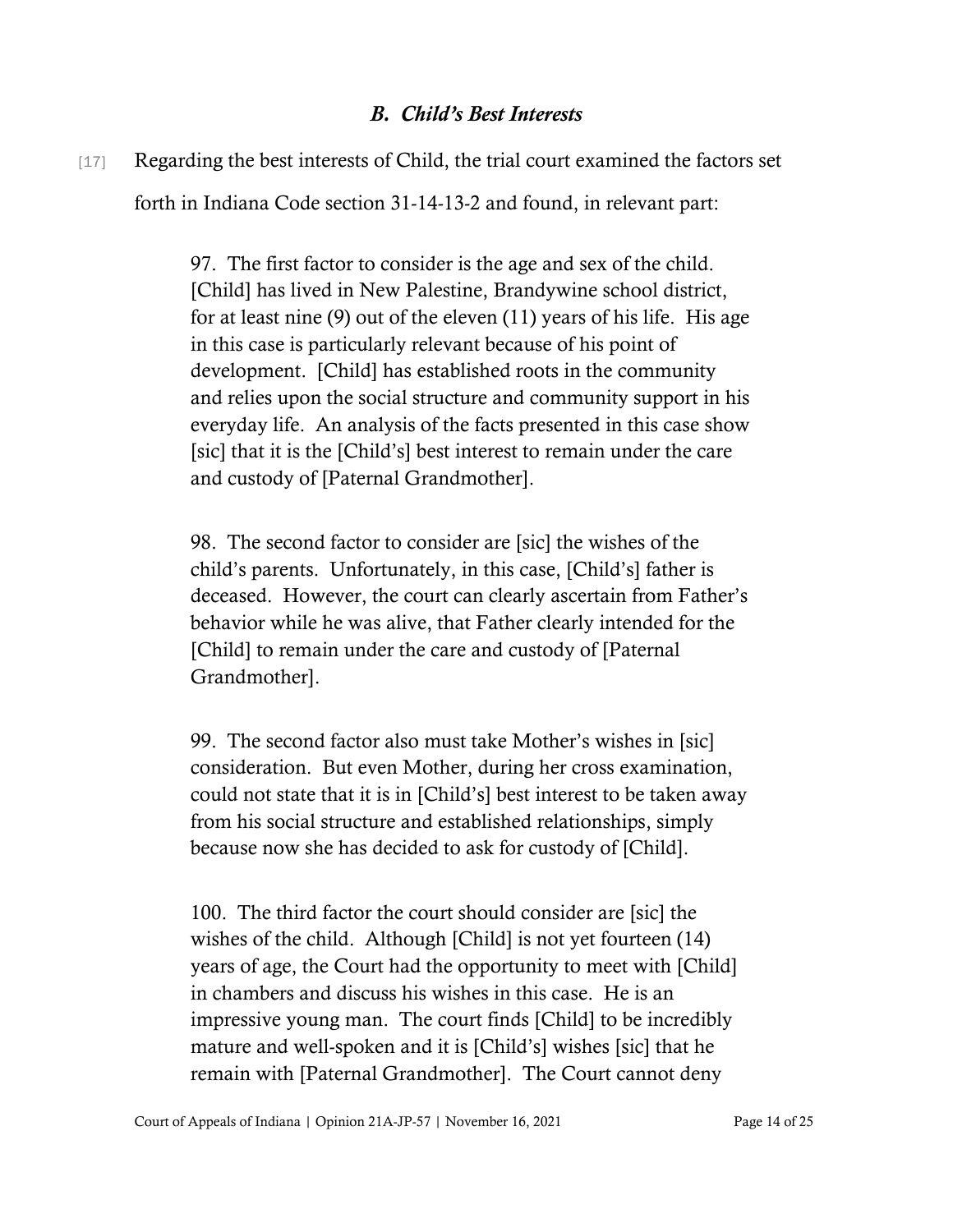that [Child] feels that it is in his own best interest to remain under the care and custody of [Paternal Grandmother]. Given [Child's] eloquence and demeanor during the *In Camera* interview, the Court is giving [Child's] wishes its due weight in this decision.

101. The fourth factor for consideration of the Court is the interaction of the child with his parents, siblings and any other person who may significantly affect the child's best interest. While both parties provided evidence that [Child] has an older half-sister, and both parties discussed the interaction [sic] between Mother and other individuals with [Child's] half-sister, Mother never provided any evidence that [Child] and his halfsister have a strong bond. [Paternal Grandmother], however, discussed the relationships between the minor child and his longtime baby-sitter, Anna McMillan, his teachers, his friend, his teammates, [Paternal Grandmother's] extended family, and Mother's family, Lori Taffe, Linda Jackson, and E.J. [Child] has a village to support him where he is currently living. The evidence clearly and convincingly demonstrates that [Child] is well adjusted, an excellent student, a well-liked and talented athlete, and that he thrives because of his village. There was no evidence presented to demonstrate that [Child] would have this type of support at Mother's residence. An analysis of the facts presented in this case show [sic] that it is in [Child's] best interest to remain under the care and custody of [Paternal Grandmother].

102. As to the fifth statutory factor, [Child] is clearly well adjusted to his home, school and community and Mother did not present any evidence to the contrary.

103. The sixth factor to be examined by the court are [sic] the mental and physical health of all individuals involved. It is apparent to the Court that both Mother and [Parental Grandmother] appear to be in fine physical health. The Court does have concerns about Mother's mental health and her nonchalant attitude toward those serious issues. This Court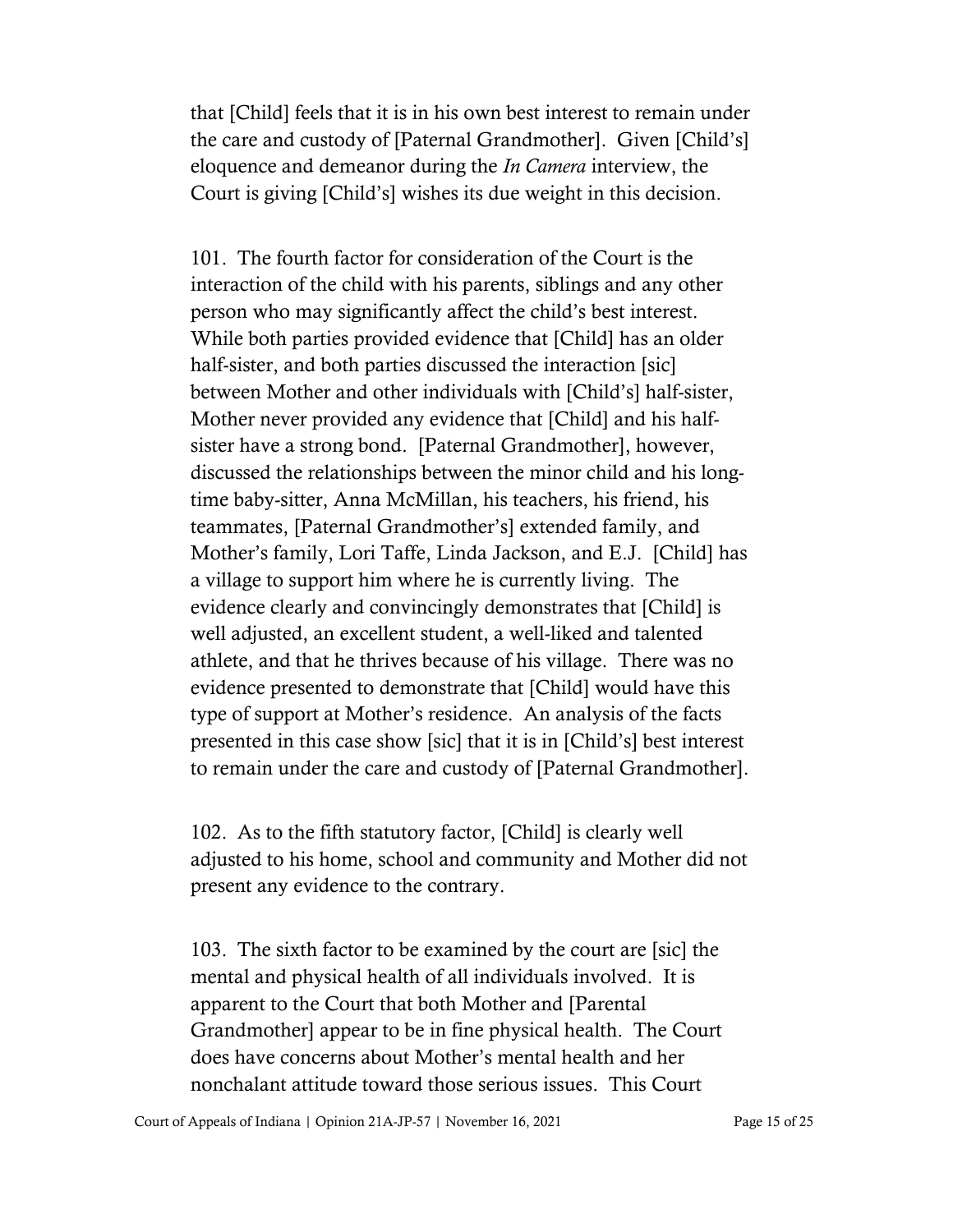firmly believes that every life is precious. Mother's admission that she has threatened to take her own life at least seven (7) times, that she has not undergone appropriate therapy, and that Mother has not looked into any medication to aid these issues. [sic] Furthermore, the evidence presented to the Court regarding Mother's child L.H., her self-mutilation, which Mother has not property addressed, caused tremendous concern to this Court about moving a well-adjusted happy child into her care and custody.

104. The seventh factor to be examined by the Court is whether there is a pattern of domestic or family abuse by either parent. By Mother's own admission, she struck her child, L.H., so hard on the ear that she had to take the child to an ear nose and throat specialist. The Court also concludes that Mother's lack of concern for L.H.'s mental health is highly concerning. [Paternal Grandmother], however, is a stable person who presented herself to the Court in a manner that the Court finds to be calm, and she introduced an abundance of evidence to show that her decisions are based upon the best interest of [Child]. If fact, the [Paternal Grandmother] provided testimony that she tried, as much as she could, to protect [Child] from his Father's mental health illness in order to preserve the relationship. The Court finds this involvement by [Paternal Grandmother] and her clear thought about the best interest of [Child] to be commendable.

105. The final factor the Court should examine is whether the child have been cared for by a de facto custodian, and if so, the Court should then take into account the wishes of the de facto custodian, the extent to which the child has been cared for, nurtured, and supported by the de facto custodian, [and] the intent and circumstances under which the child was placed under the care and custody of the de facto custodian.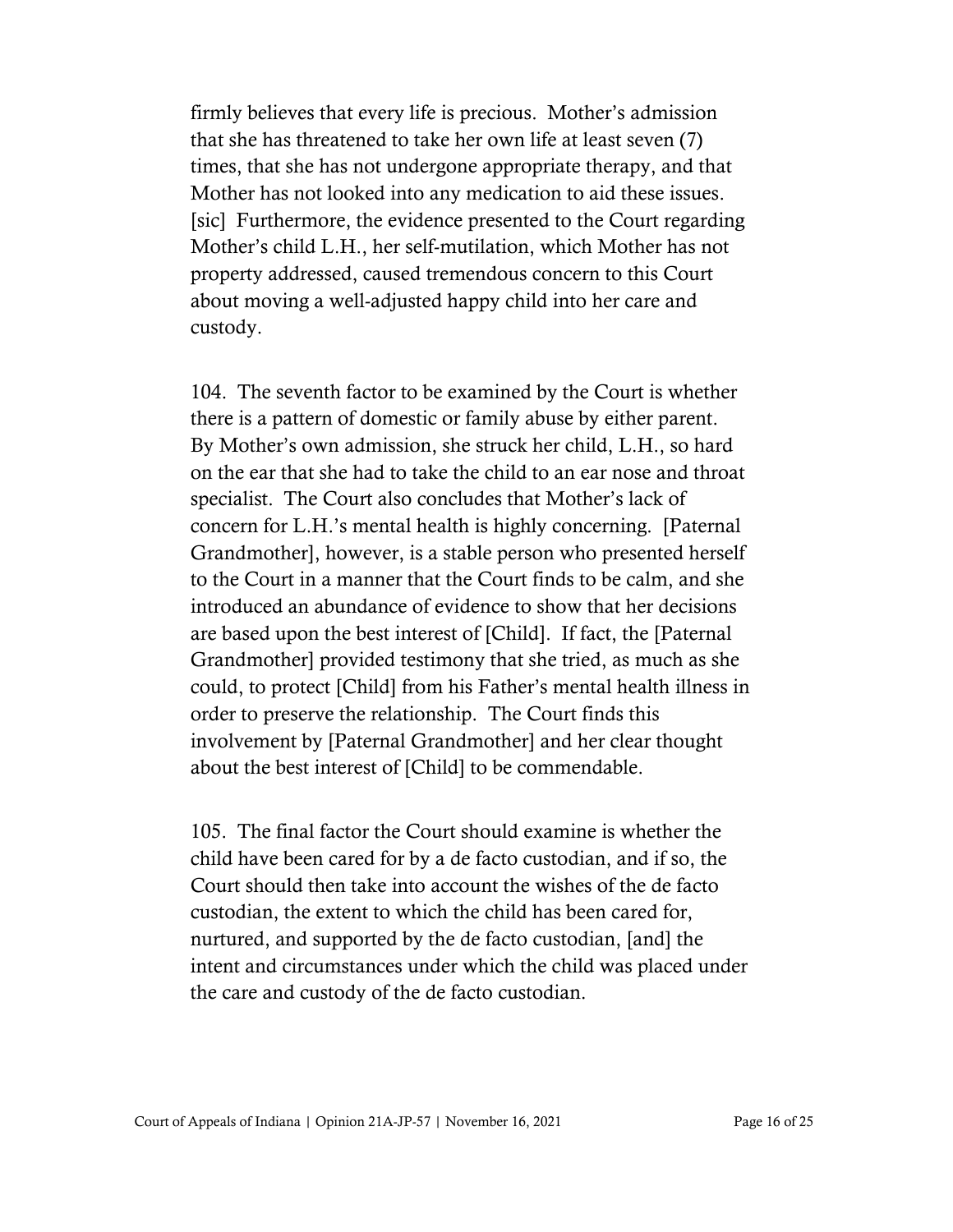106. The Court finds that [Paternal Grandmother] has demonstrated by clear and convincing evidence that she is the de facto custodian of [Child].

107. [Paternal Grandmother] has demonstrated she [is] the primary care given for [Child], that she is the financial provider for [Child], and that [Child] has resided with her for at least one (1) year.

108. . . . During these proceedings spanning over two (2) days, this Court examined evidence and heard testimony that clearly and convincingly demonstrates [Child's] best interest is served by remaining with [Paternal Grandmother].

109. [Paternal Grandmother] has been the main, stable, care giver for [Child] since his birth. [Child] relies upon [Paternal Grandmother] for the safety, stability, love and nurturing that children crave. This was evident not only in [Child's] *In Camera* interview, but also in the witnesses presented to the Court in this case.

\* \* \* \* \*

111. There is no doubt that the evidence in this matter clearly and convincingly supports the [Paternal Grandmother's] position that it is [Child's] best interest to remain under her care and custody.

(App. Vol. II at 101-4) (internal citations omitted) (emphasis in original).

[18] Our Indiana Supreme Court held in *In re B.H*., that, when awarding custody of a child to a third-party, "the trial court must be satisfied by clear and convincing evidence that the best interests of the child require such a placement. The trial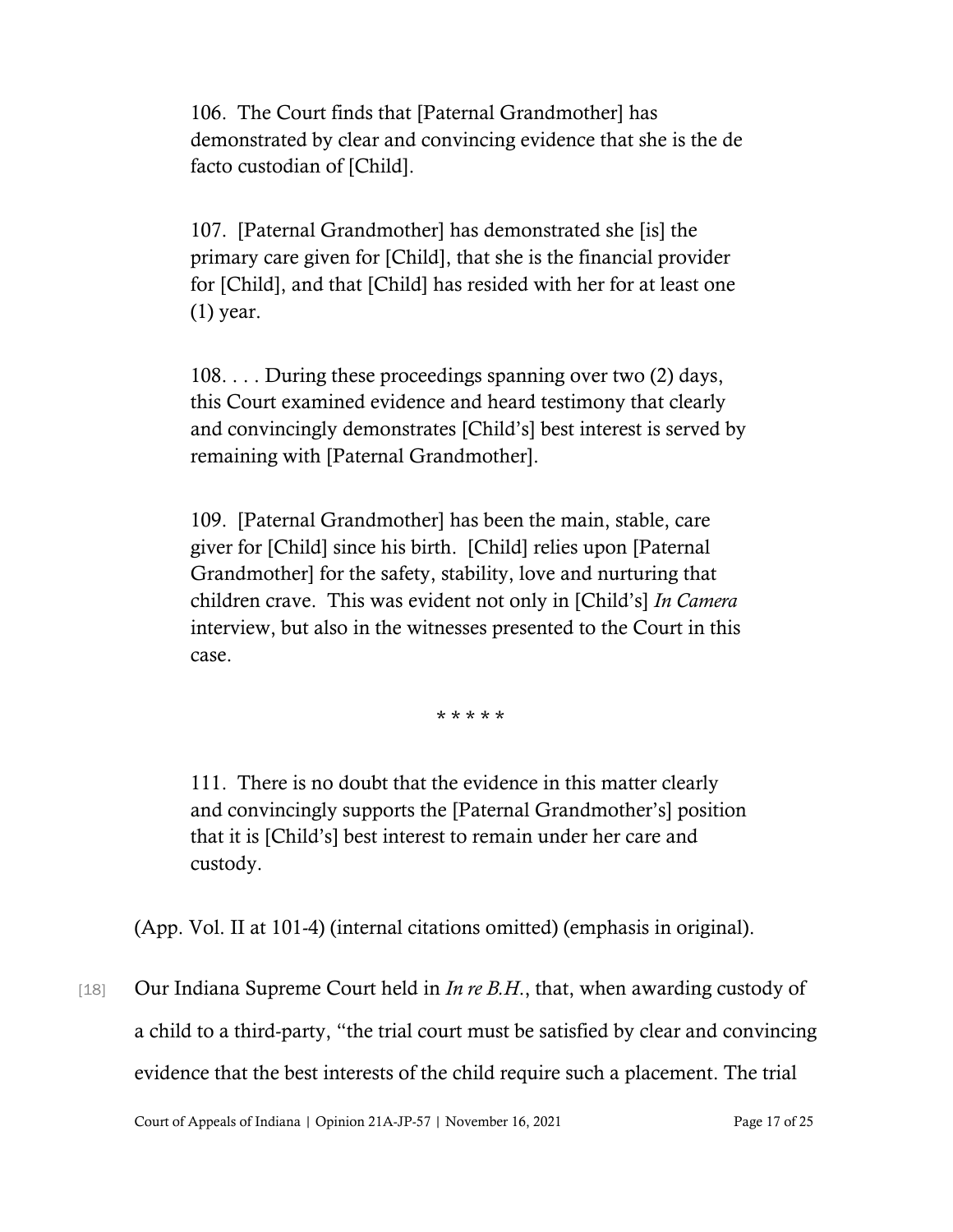court must be convinced that placement with a person other than the natural parent represents a substantial and significant advantage to the child." 770 N.E.2d at 287. Relying on that statement, Mother argues that "the trial court incorrectly applied the 'best interest' standard, without specifically finding that placement with a third-party substantially and significantly served the best interest of the child." (Br. of Appellant at 12.) While *In re B.H*. states that the standard of proof regarding "best interests" is higher for a third party than a natural parent, there is no requirement that the trial court make a special finding using specific language to that affect. Further, we hold the trial court made multiple findings and conclusions that indicate Paternal Grandmother's custody of Child gave Child a "substantial and significant advantage." *See Allen v. Proksch*, 832 N.E.2d 1080, 1100-1 (Ind. Ct. App. 2005) (affirming grant of custody in favor of grandmother from father based on trial court's findings that grandmother provided stability and consistent care for child compared to father's sporadic contact with child).<sup>[4](#page-17-0)</sup>

### 2. Child Support

[19] We will disturb a trial court's child support order only when it is clearly erroneous. *Macher v. Macher*, 746 N.E.2d 120, 127 (Ind. Ct. App. 2001). Factual findings are not clearly erroneous unless the evidence contains no facts or

<span id="page-17-0"></span><sup>&</sup>lt;sup>4</sup> Mother also argues the trial court should not have relied upon certain testimony and evidence presented. However, Mother's argument is an invitation for us to reweigh the evidence and judge the credibility of witnesses, which we cannot do. *See Trust No. 6011,* 967 N.E.2d at 14 (appellate court cannot reweigh evidence or judge the credibility of witnesses).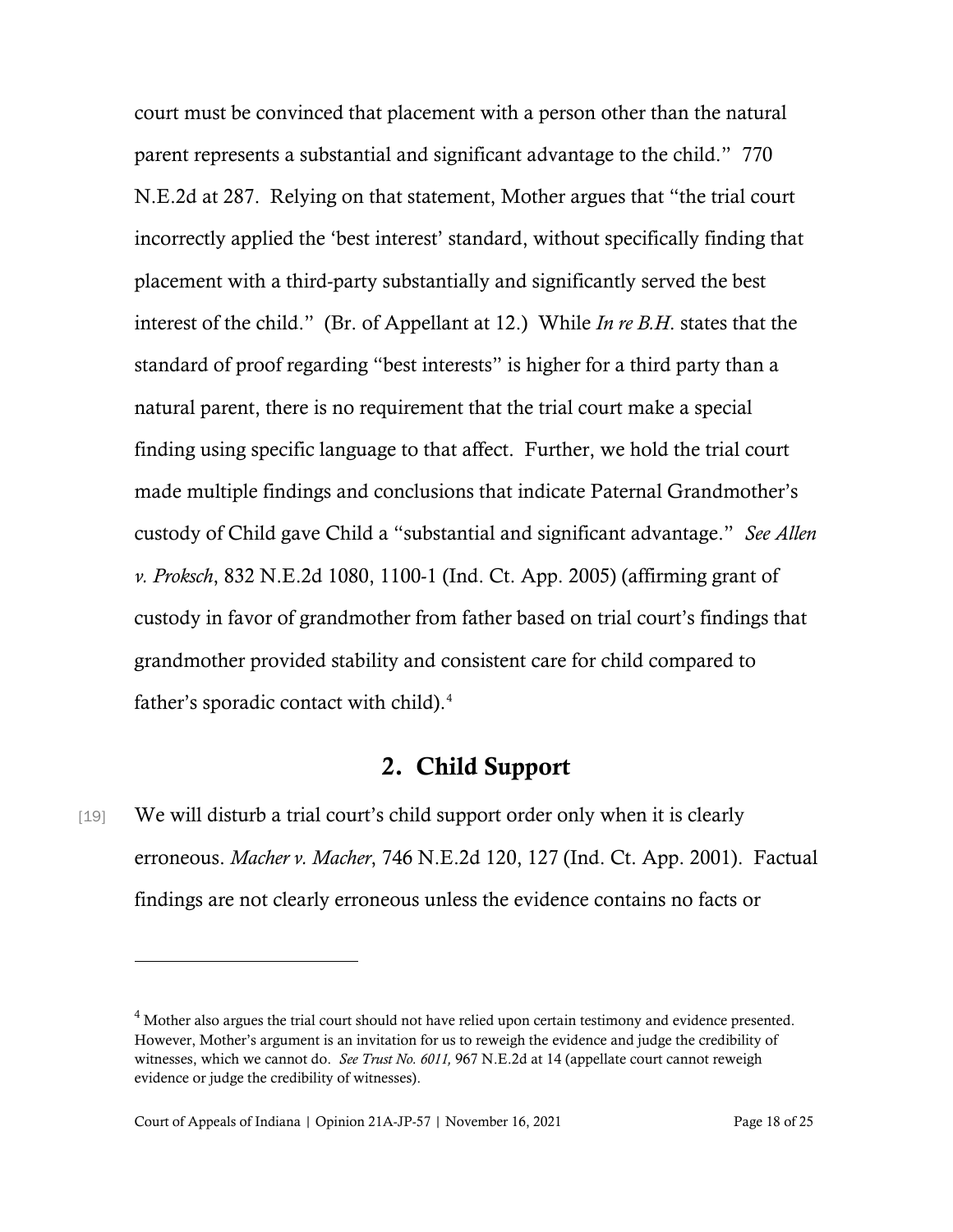reasonable inferences therefrom to support them. *Id*. We neither reweigh the evidence nor assess the credibility of the witnesses. *Glover v. Torrence*, 723 N.E.2d 924, 936 (Ind. Ct. App. 2000). Moreover, we consider only the facts and inferences favorable to the trial court's decision. *Id*.

[20] Child support orders should comply with the Indiana Child Support Rules and Guidelines. *Macher*, 746 N.E.2d at 127. "One purpose of child support is to provide regular and uninterrupted support for the children." *Carpenter v. Carpenter*, 891 N.E.2d 587, 600 (Ind. Ct. App. 2008). A calculation of child support made under the Guidelines is presumptively valid. *Id*. A trial court may deviate from the Guidelines only if it provides written findings to justify the deviation. *Clark v. Madden*, 725 N.E.2d 100, 107 (Ind. Ct. App. 2000). Nevertheless, "[j]udges are advised to avoid the pitfall of blind adherence to the computation of support without giving careful consideration to the variables that require changing the result in order to do justice." *Glover*, 723 N.E.2d at 936. Mother argues the trial court's order requiring her to pay Paternal Grandmother \$46.00 per week in child support was erroneous because the trial court's calculation did not take into account the survivor benefits Child receives as a result of his Father's death.

Court of Appeals of Indiana | Opinion 21A-JP-57 | November 16, 2021 Page 19 of 25 [21] Our court addressed a similar set of facts in *Martinez v. Deeter*, 968 N.E.2d 799 (Ind. Ct. App. 2012). In *Martinez*, the mother ("Deeter") and father ("Martinez") divorced, and Deeter was awarded custody of the couples' three children. *Id*. at 802. Deeter subsequently remarried and about five years later, her new husband ("Stepfather") died. *Id*. As a result of Stepfather's death,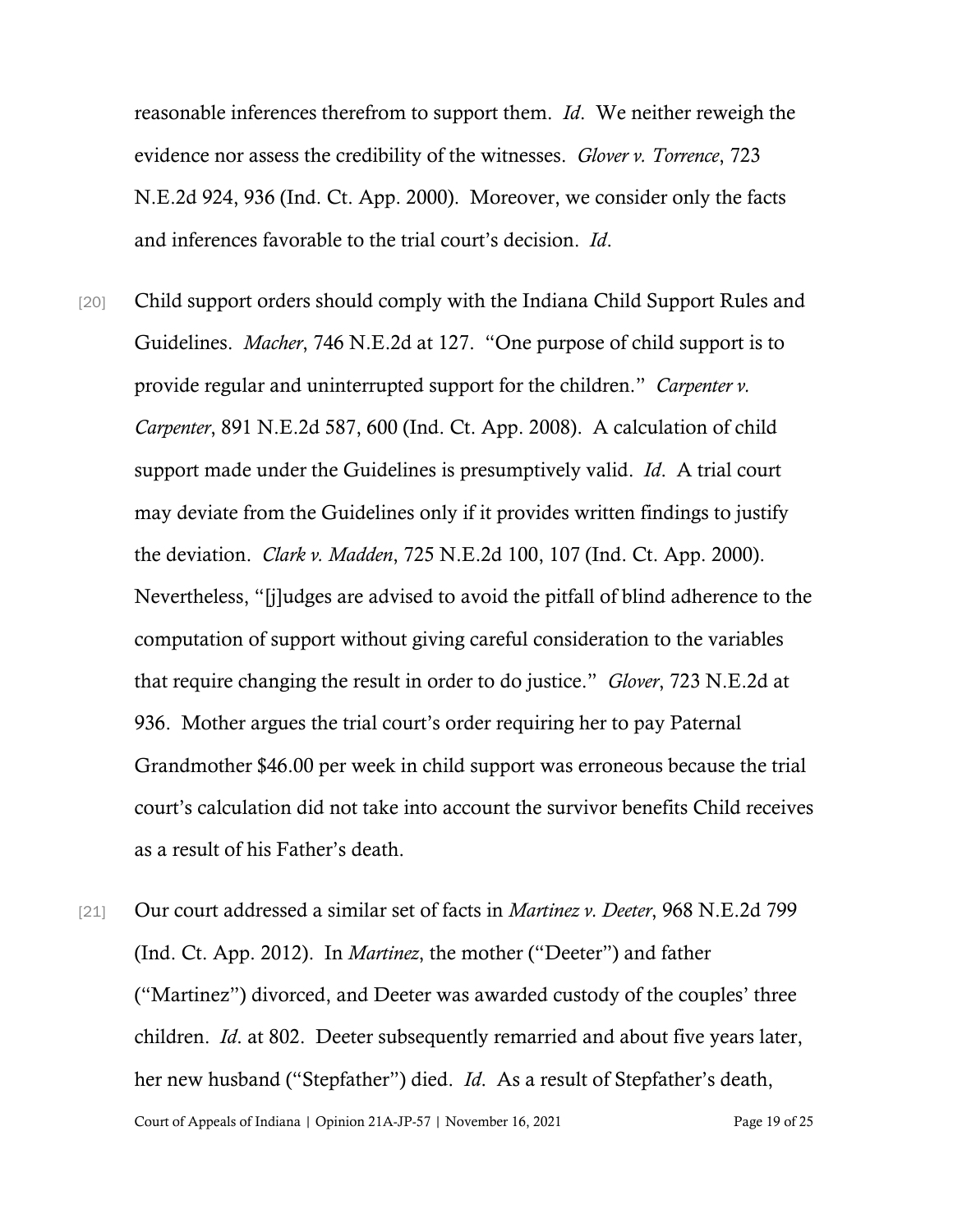Deeter and two of the parties' children qualified for Survivor Benefits. *Id*. Martinez filed a petition for modification of custody of the parties' oldest child, and as part of that action, the trial court adjusted Martinez's child support obligation. *Id*. at 803-4. When calculating Martinez's child support obligation, the trial court imputed as income to Deeter the amount of the two children's Survivor Benefits. *Id*. at 803. Martinez appealed regarding other issues, and Deeter cross-appealed, arguing the trial court erred when it imputed the two younger children's Survivor's Benefits as her income. *Id*. at 808.

[22] In analyzing Deeter's argument, our court noted the discrepancies between the language of Indiana Child Support Guideline 3(A)(1) and the Commentary to Guideline 3(A). Guideline  $3(A)(1)$  (2020)<sup>[5](#page-19-0)</sup> states, in relevant part:

> Weekly gross income of each parent includes income from any source, except as excluded below, and includes, but is not limited to, income from salaries, wages, commissions, bonuses, overtime, partnership distributions, dividends, severance pay, pensions, interest, trust income, annuities, structured settlements, capital gains, social security benefits, worker's compensation benefits, unemployment insurance benefits, disability insurance benefits, gifts, inheritance, prizes, and alimony or maintenance received.

Social Security disability benefits paid for the benefit of the child must be included in the disabled parent's gross income. The

<span id="page-19-0"></span><sup>5</sup> *Martinez* analyzes the language of the 2007 version of Guideline 3(A)(1). The only difference between the two versions is the inclusion of "structured settlement" in the 2020 version of the Guideline. *Compare*  Guideline 3(A)(1) (2007) *with* Guideline 3(A)(1) (2020).

Court of Appeals of Indiana | Opinion 21A-JP-57 | November 16, 2021 Page 20 of 25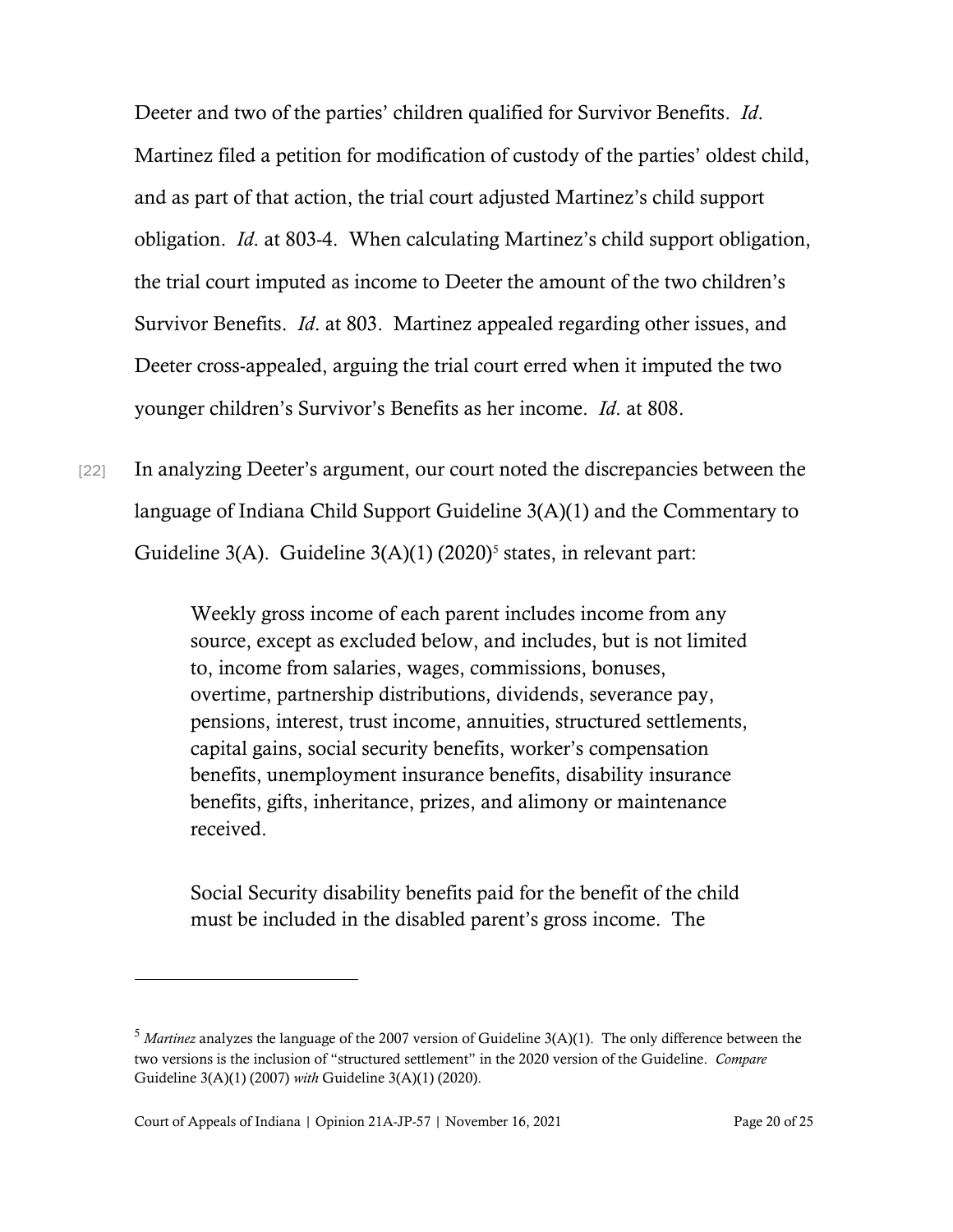disabled parent is entitled to a credit for the amount of Social Security disability benefits paid for the benefit of the child.

Certain Exclusions from Income. Specifically excluded are benefits from means-tested public assistance programs, including, but not limited to, Temporary Aid to Needy Families (TANF), Supplemental Security Income, and Food Stamps. *Also excluded are survivor benefits received by or for other children residing in either parent's home.*

(emphasis added). However, the Commentary<sup> $6$ </sup> to Guideline  $3(A)$  states:

In calculating Weekly Gross Income, it is helpful to begin with total income from all sources. This figure may not be the same as gross income for tax purposes. Internal Revenue Code of 1986, § 61. Means-tested public assistance programs (those based on income) are excluded from the computation of Weekly Gross Income, but other government payments, such as Social Security benefits and veterans pensions/retired pay, should be included. *However, survivor benefits paid to or for the benefit of their children are not included.*

(emphasis added). The *Martinez* court stated:

The Child Support Guidelines and Commentary do not address the exact situation here - whether survivor benefits paid to children due to the death of a custodial parent's subsequent spouse are/or should be included in the custodial parent's weekly gross income - and no Indiana cases address this situation. Father argues that the Guideline conflicts with the Commentary, i.e., the Guideline excludes "survivor benefits received by or for

<span id="page-20-0"></span> $6$  The Commentary for the two versions of the relevant Guideline is identical.

Court of Appeals of Indiana | Opinion 21A-JP-57 | November 16, 2021 Page 21 of 25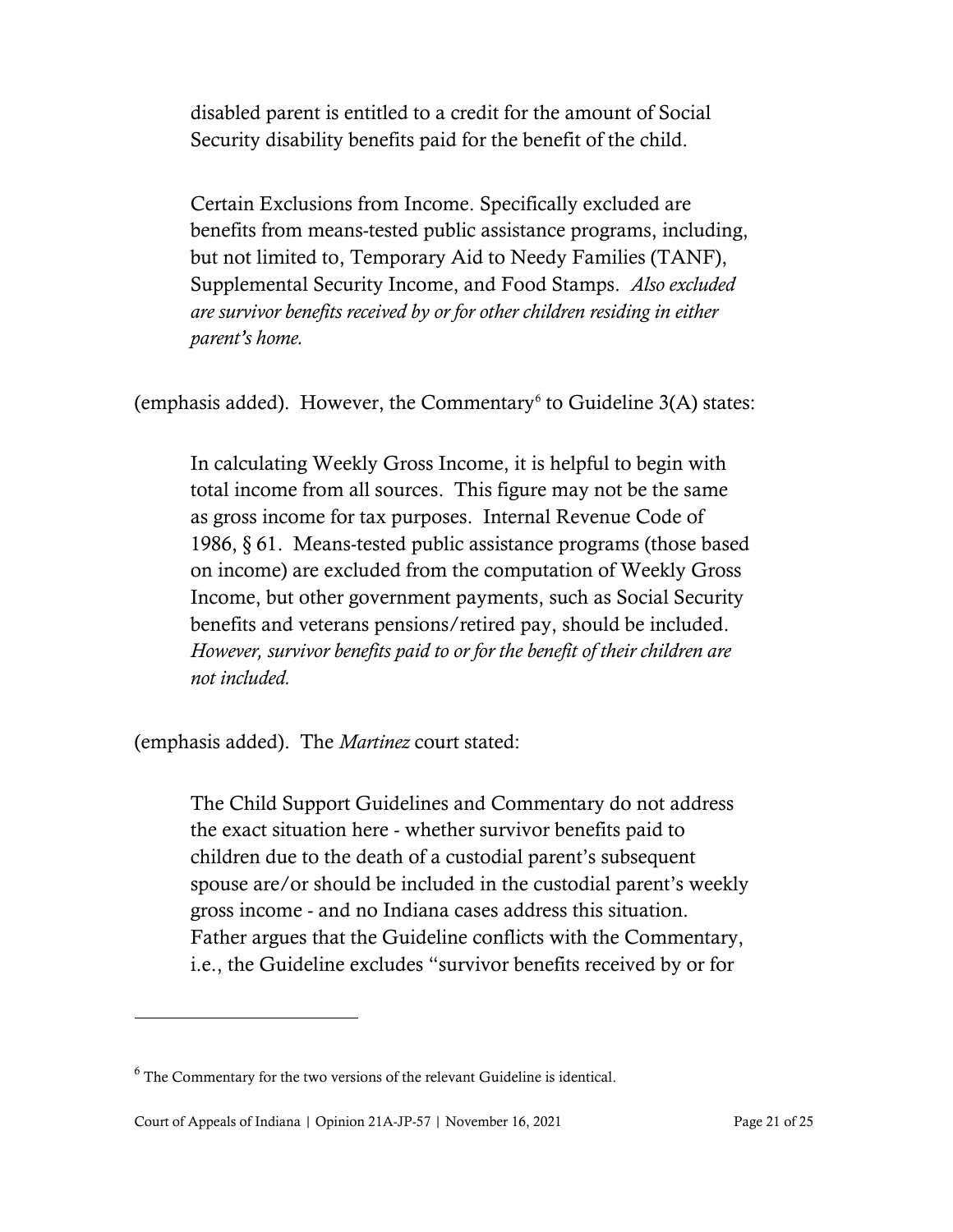other children residing in either parent's home" but the Commentary excludes "survivor benefits paid to or for the benefit of their children," and that we should include the survivor benefits in Mother's weekly gross income.

We acknowledge that the Guideline and the Commentary contain different language. Despite the differing language in the Guideline and Commentary, we conclude that the language of the Child Support Guidelines and Commentary indicate that survivor benefits received by or for children are not includable in a parent's weekly gross income. Further, we note that the Guidelines and Commentary specifically exclude income from a parent's spouse in the calculation of a parent's weekly gross income. The purpose of the children's survivor benefits here is to replace income lost by the death of Mother's husband. Inclusion of the children's survivor benefits in Mother's weekly gross income would result in a windfall to Father.

968 N.E.2d at 809.

[23] The same logic applies here when considering Paternal Grandmother as the custodial party. Child receives \$729.00 per month in Survivor's Benefits as a result of Father's death. As in *Martinez*, the reason Child is receiving Survivor's Benefits, Father's death, is independent of either party - Mother or Paternal Grandmother - in the custody and child support matter. As in *Martinez*, the trial court imputed income to Paternal Grandmother based on the income sources listed in the Guidelines. As in *Martinez*, the inclusion of Child's Survivor's Benefits in Paternal Grandmother's weekly gross income would result in a windfall for Mother. Should the additional \$729.00 be imputed to Paternal Grandmother as income, Mother would then essentially be deriving a benefit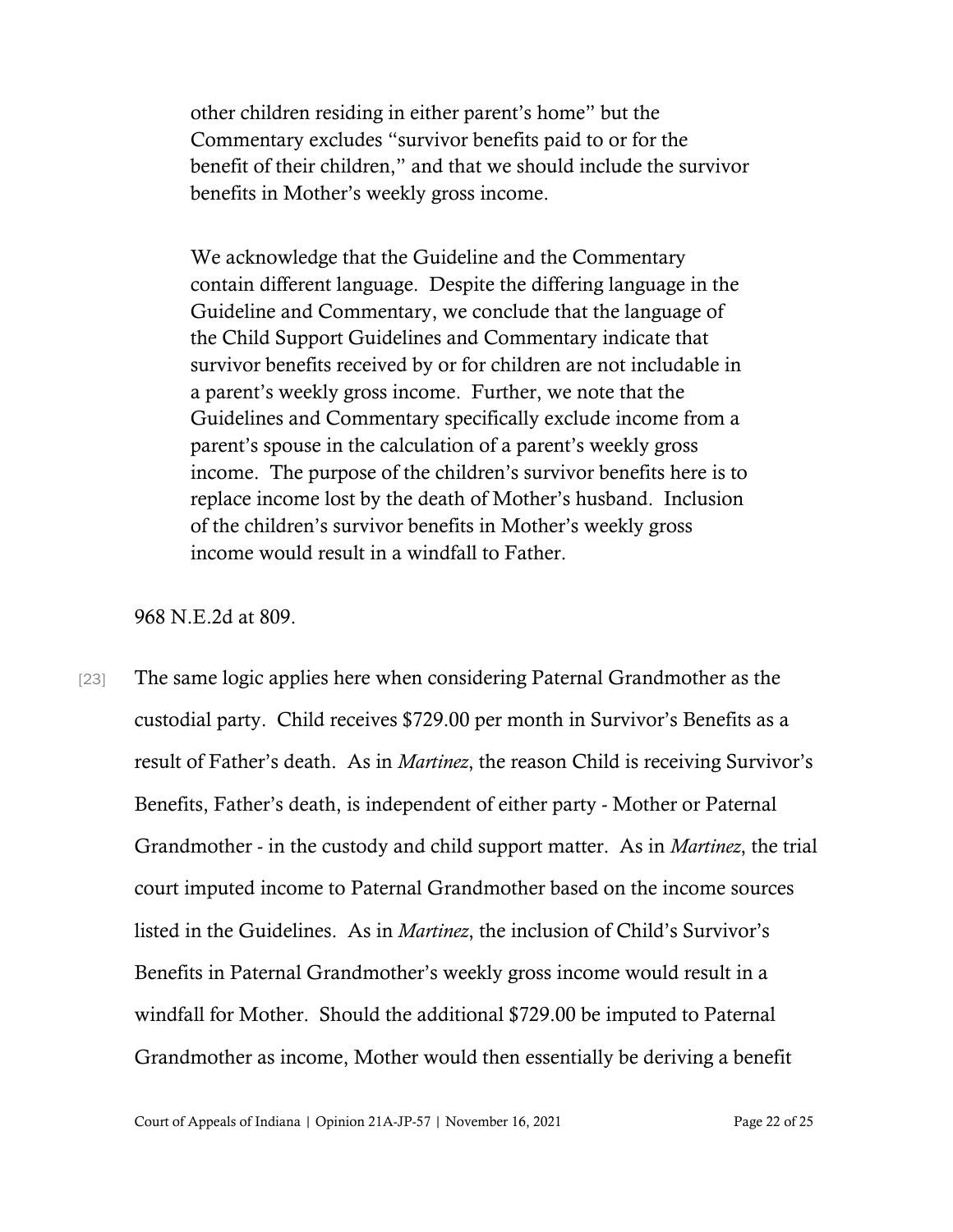from Father's Survivor's Benefits meant for Child in the form of a reduction of her child support obligation, and it is well-established law that "the right to support lies exclusively with the child[.]" *Bussert v. Bussert*, 677 N.E.2d 68, 71 (Ind. Ct. App. 1997), *trans. denied*. Based thereon, we conclude the trial court did not err when it excluded Child's Survivor's Benefits from the child support calculation.

### 3. Attorney's Fees

[24] Mother requested attorney's fees on April 28, 2020, after the trial court granted her relief from judgment under Indiana Trial Rule 60(B) and voided the orders the trial court entered starting in December 2019. Indiana Code section 34-52- 1-1, provides:

> (b) In any civil action, the court may award attorney's fees as part of the cost to the prevailing party, if the court finds that either party:

(1) brought the action or defense on a claim or defense that is frivolous, unreasonable, or groundless;

(2) continued to litigate the action or defense after the party's claim or defense clearly became frivolous, unreasonable, or groundless; or

(3) litigated the action in bad faith.

Mother had the burden of proving such fees were warranted. *Chrysler Motor Corp. v. Resheter*, 637 N.E.2d 837, 838 (Ind. Ct. App. 1994), *trans. denied*. An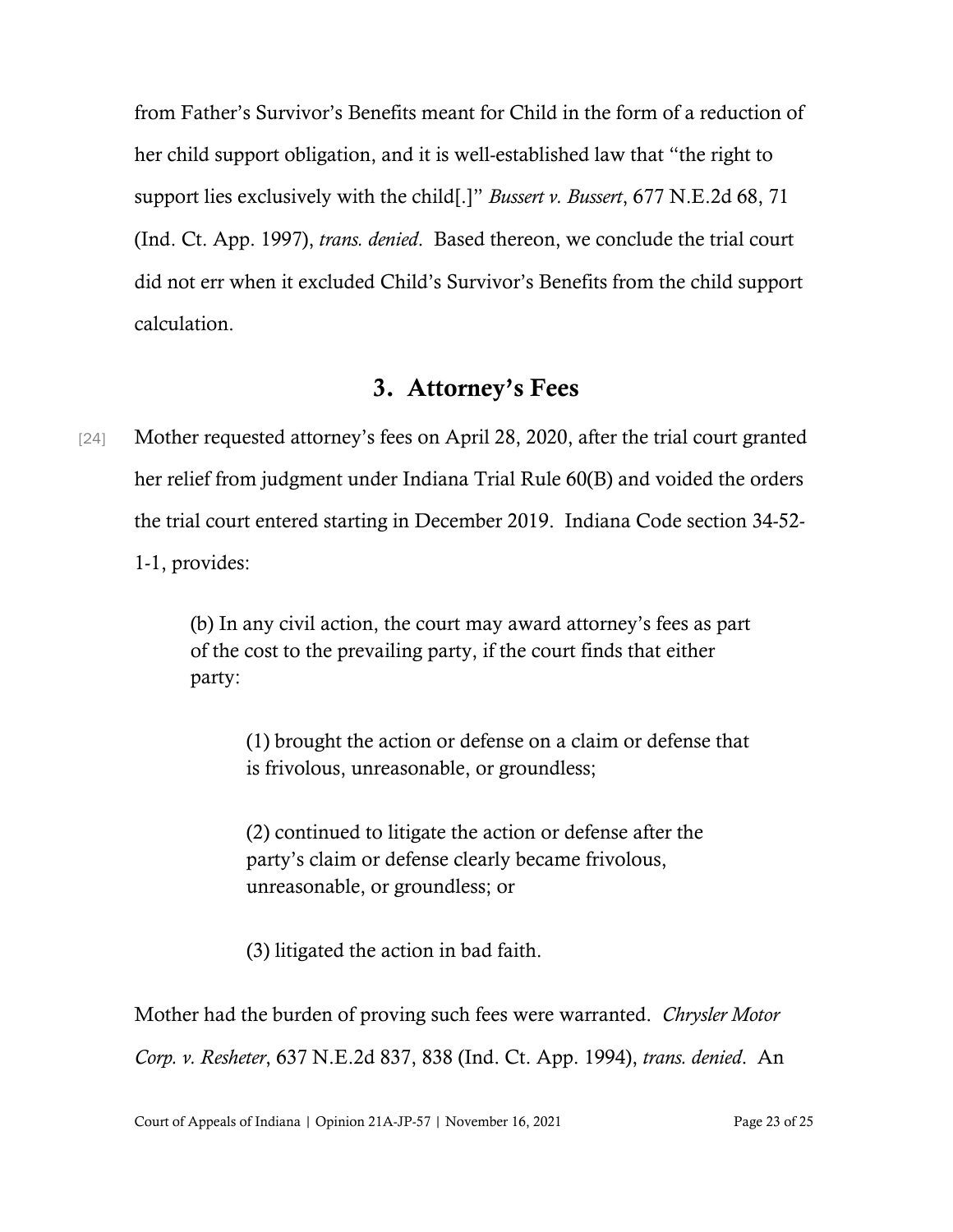award of attorney's fees lies within the trial court's discretion, and we will not reweigh the evidence or disturb the trial court's decision absent an abuse of discretion. *Posey v. Lafayette Bank & Trust Co*., 583 N.E.2d 149, 152 (Ind. Ct. App. 1991), *trans. denied*. Mother contends the trial court abused its discretion when it denied her request for attorney's fees because Paternal Grandmother acted in bad faith when she sought ex parte custody of Child immediately following Father's death.

[25] "Bad faith is demonstrated where the party presenting the claim is affirmatively operating with furtive design or ill will." *GEICO Gen. Ins. Co. v. Coyne*, 7 N.E.3d 300, 305 (Ind. Ct. App. 2014), *trans. denied*. Mother argues the trial court "highlighted the bad faith committed by [Paternal Grandmother]" in its order voiding the ex parte orders entered in the case after December 2019. (Br. of Appellant at 23.) However, the trial court's order did not admonish Paternal Grandmother's counsel, but instead stated, "*The Court* entered an Ex Parte custody order in violation of Indiana case law[.]" (App. Vol. II at 78) (emphasis added). Mother has not demonstrated that Paternal Grandmother acted in bad faith, and considering the ultimate outcome of this case, we cannot say that she did. Mother's argument is an invitation for us to reweigh the evidence and judge the credibility of witnesses, which we cannot do. *See Posey*, 583 N.E.2d at 152 (appellate court cannot reweigh evidence or judge the credibility of witnesses). Therefore, we conclude the trial court did not abuse its discretion when it denied Mother's request for attorney's fees. *See Gilday v. Motsay*, 26 N.E.3d 123, 130 (Ind. Ct. App. 2015) (trial court did not abuse its